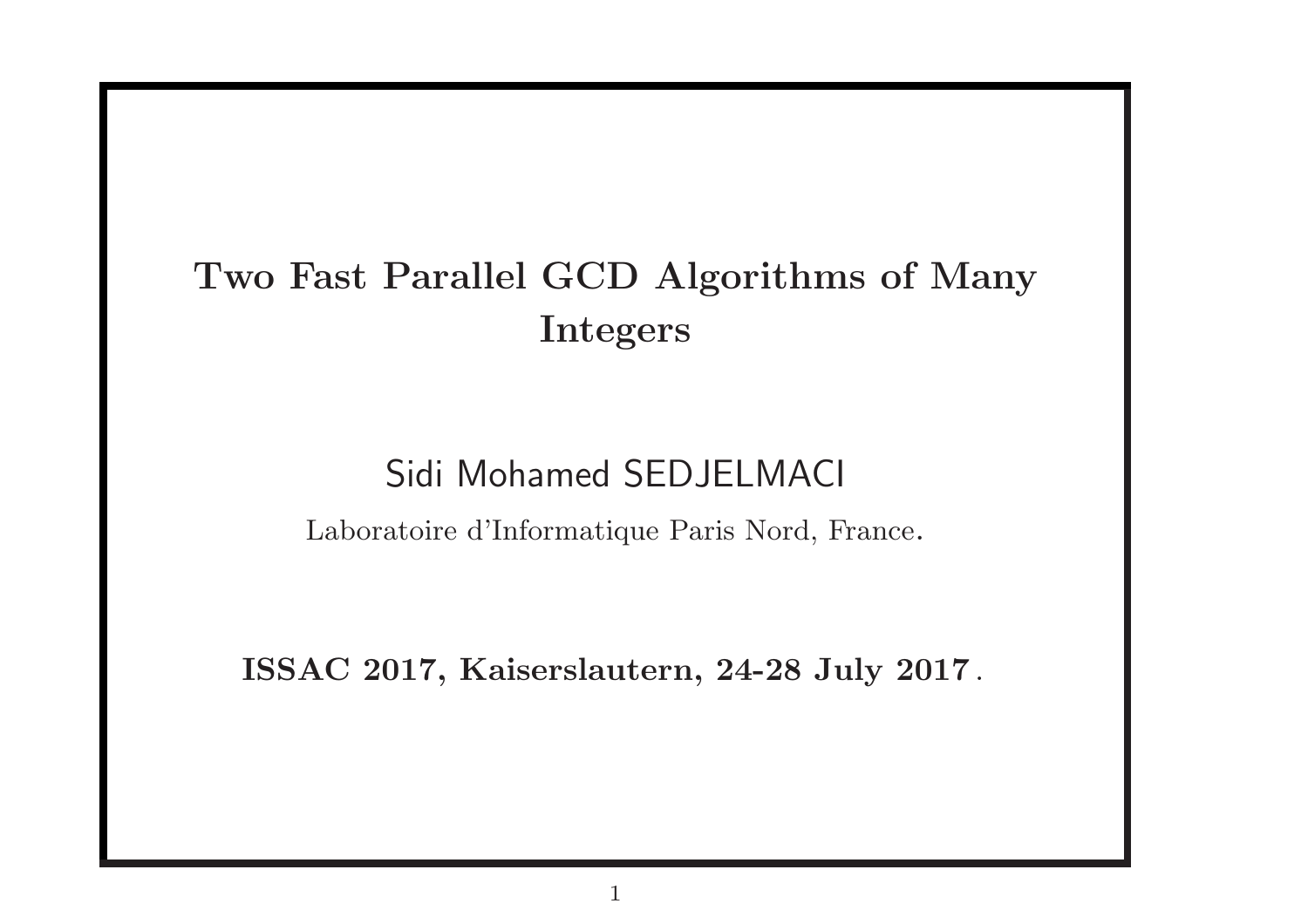## **Motivations**

• GCD of two integers: Used in CAS as a low operation, cryptography, etc.

- $-Sequential: O(n \log^2 n \log \log n)$ , Knuth (70)-Schönhage (71).
- -Parallel:  $O_{\epsilon}(n/\log n)$  time with  $O(n^{1+\epsilon})$  processors, Chor-Goldreich (90), Sorenson (94) and Sedjelmaci (08). This problem is still open in parallel (P-complet or NC ?)
- GCD of many integers : polynomial computations, matrix computations, HNF and SNF.

 $-Sequential: \, \text{Blan}(63), \, \text{Brad}(70), \, \text{Hav}(98), \, \text{Cop}(99), \, \text{etc.}$ -Parallel: Not addressed ?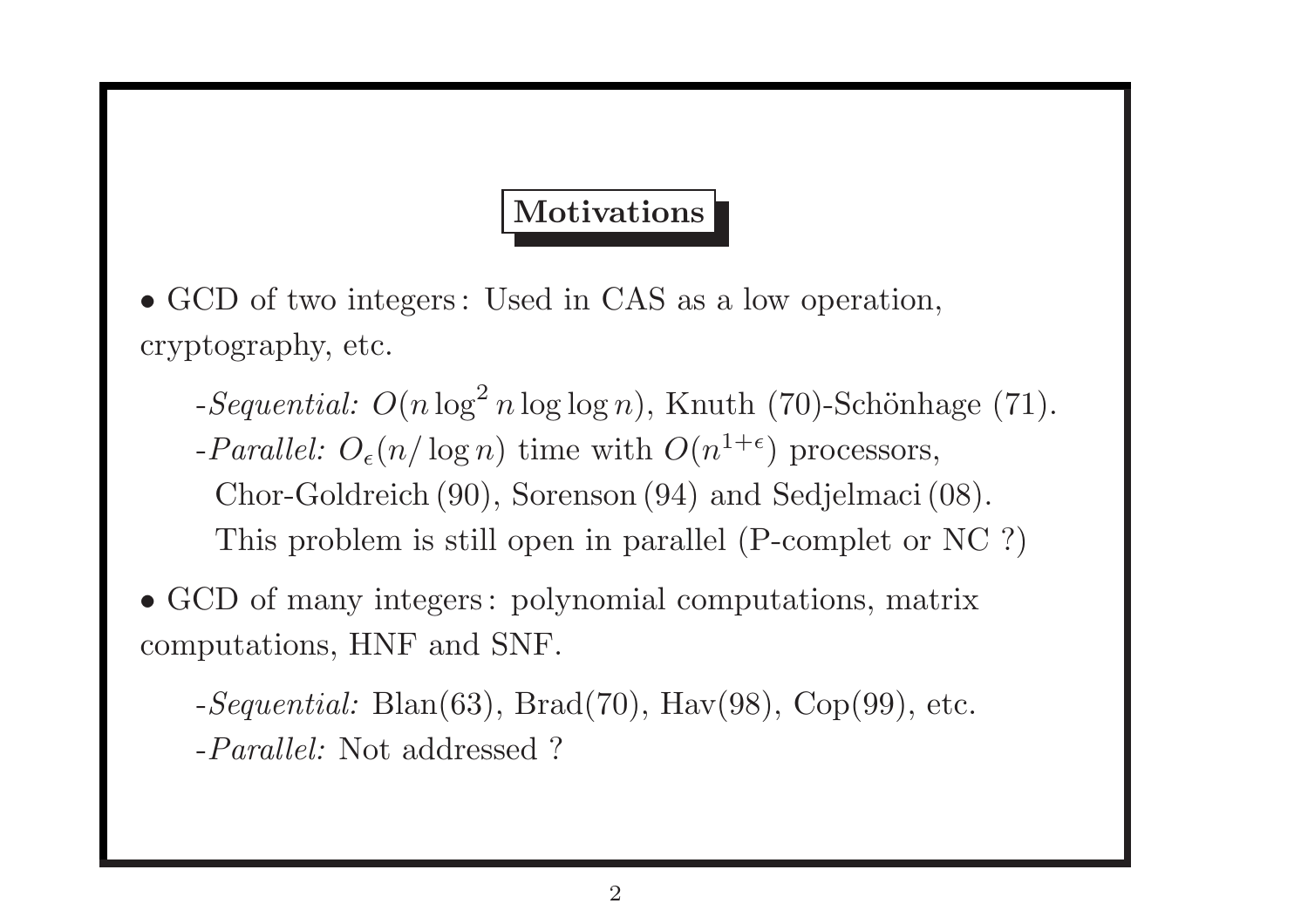| Name           | Year        | Worst-case        |
|----------------|-------------|-------------------|
| Euclid         | $\sim -300$ | $O(n^2)$          |
| Lehmer         | 1938        | $O(n^2)$          |
| Stein          | 1961        | $O(n^2)$          |
| Knuth          | 1970        | $O(\log^4 nM(n))$ |
| Schönhage      | 1971        | $O(\log nM(n))$   |
| Brent-Kung     | 1983        | $O(n^2)$          |
| Jebelean-Weber | 1993        | $O(n^2)$          |
| Sorenson       | 1994        | $O(n^2/\log n)$   |
| Stehlé et al.  | 2004        | $O(\log nM(n))$   |
| Möhler         | 2008        | $O(\log nM(n))$   |

Table 1: Sequential GCD Algorithms for two integers.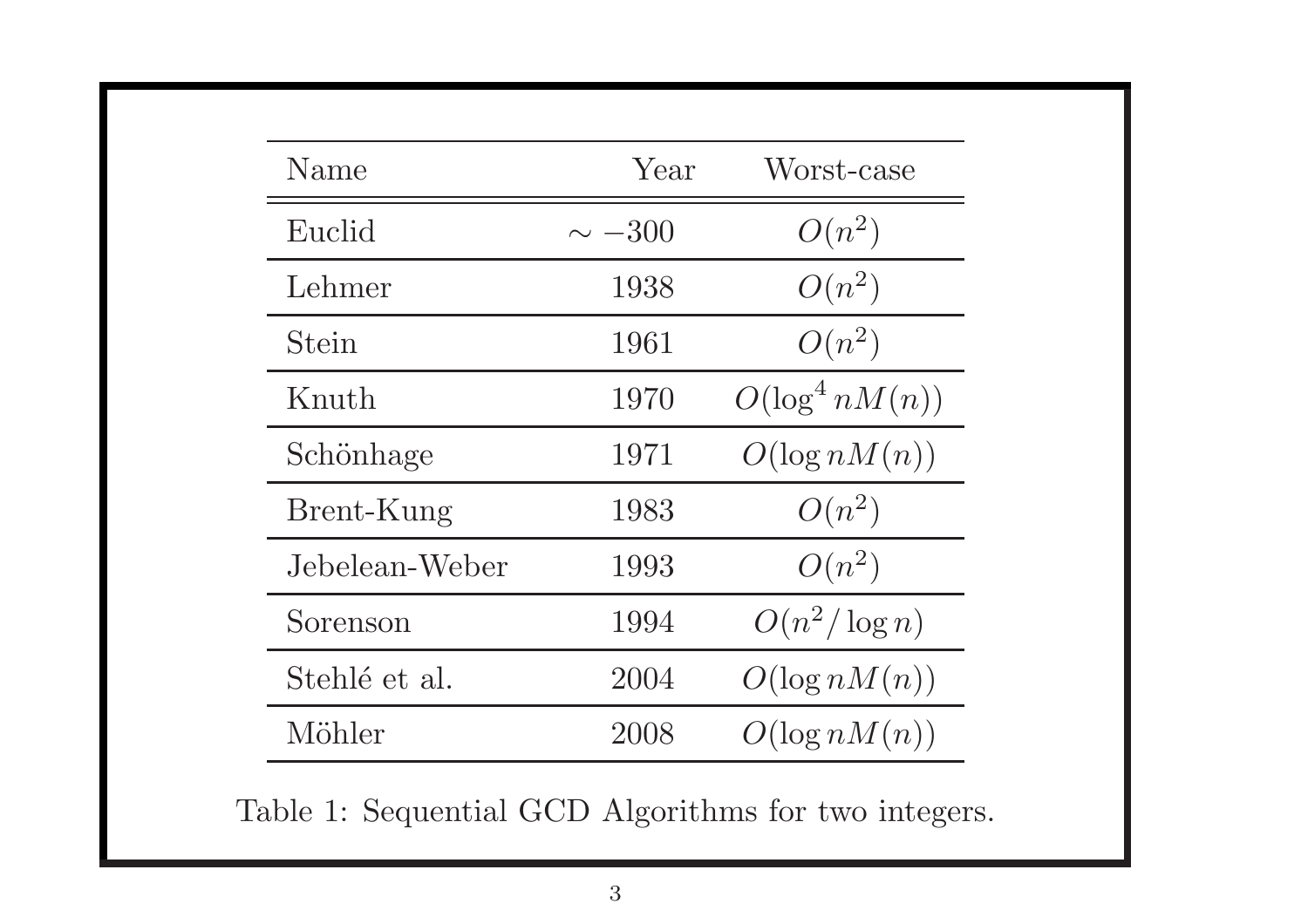| Authors                     | Time                              | Nb. of proc.             | Model     |
|-----------------------------|-----------------------------------|--------------------------|-----------|
| Brent-Kung, 1983            | O(n)                              | O(n)                     | Systolic  |
| Purdy, 1983                 | O(n)                              | O(n)                     | Systolic  |
| Kannan et al., 1987         | $O(n \frac{\log \log n}{\log n})$ | $O(n^{2+\epsilon})$      | PRAM-crcw |
| Adleman et al., rand., 1988 | $O(\log^2 n)$                     | $e^{O(\sqrt{n \log n})}$ | PRAM-crcw |
| Chor-Goldreich, 1990        | $O(n/\log n)$                     | $O(n^{1+\epsilon})$      | PRAM-crcw |
| Sorenson, 1994              | $O(n/\log n)$                     | $O(n^{1+\epsilon})$      | PRAM-crcw |
| Sedjelmaci, 2008            | $O(n/\log n)$                     | $O(n^{1+\epsilon})$      | PRAM-crcw |
| Sorenson, rand., 2010       | $O(n \frac{\log \log n}{\log n})$ | $O(n^{6+\epsilon})$      | PRAM-erew |

Table 2: Parallel GCD Algorithms for two integers.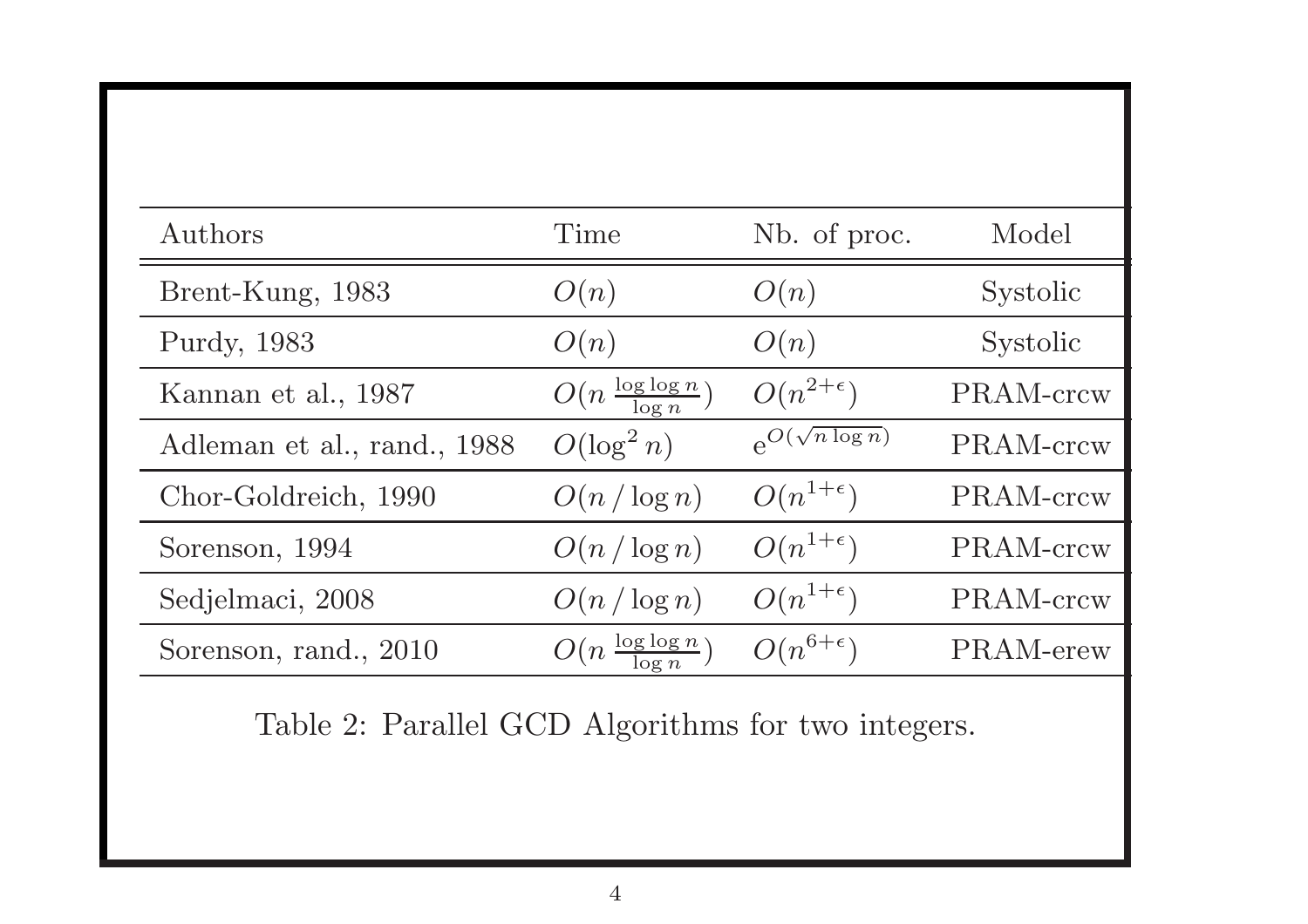#### Our results:

• The GCD of n integers of  $O(n)$  bits can be achieved in  $O(n/\log n)$  time with  $O(n^{2+\epsilon})$  processors in CRCW PRAM model in the worst case.

• The GCD of m integers of  $O(n)$  bits can be achieved in  $O(n/\log n)$  time with  $O(mn^{1+\epsilon})$  processors in CRCW PRAM model, with  $2 \leq m \leq n^{3/2} / \log n$ .

• We suggest an extended GCD version for many integers and a algorithm to solve linear Diophantine equations.

• To our knowledge, it is the first time that we have this parallel performance for computating the GCD of many integers.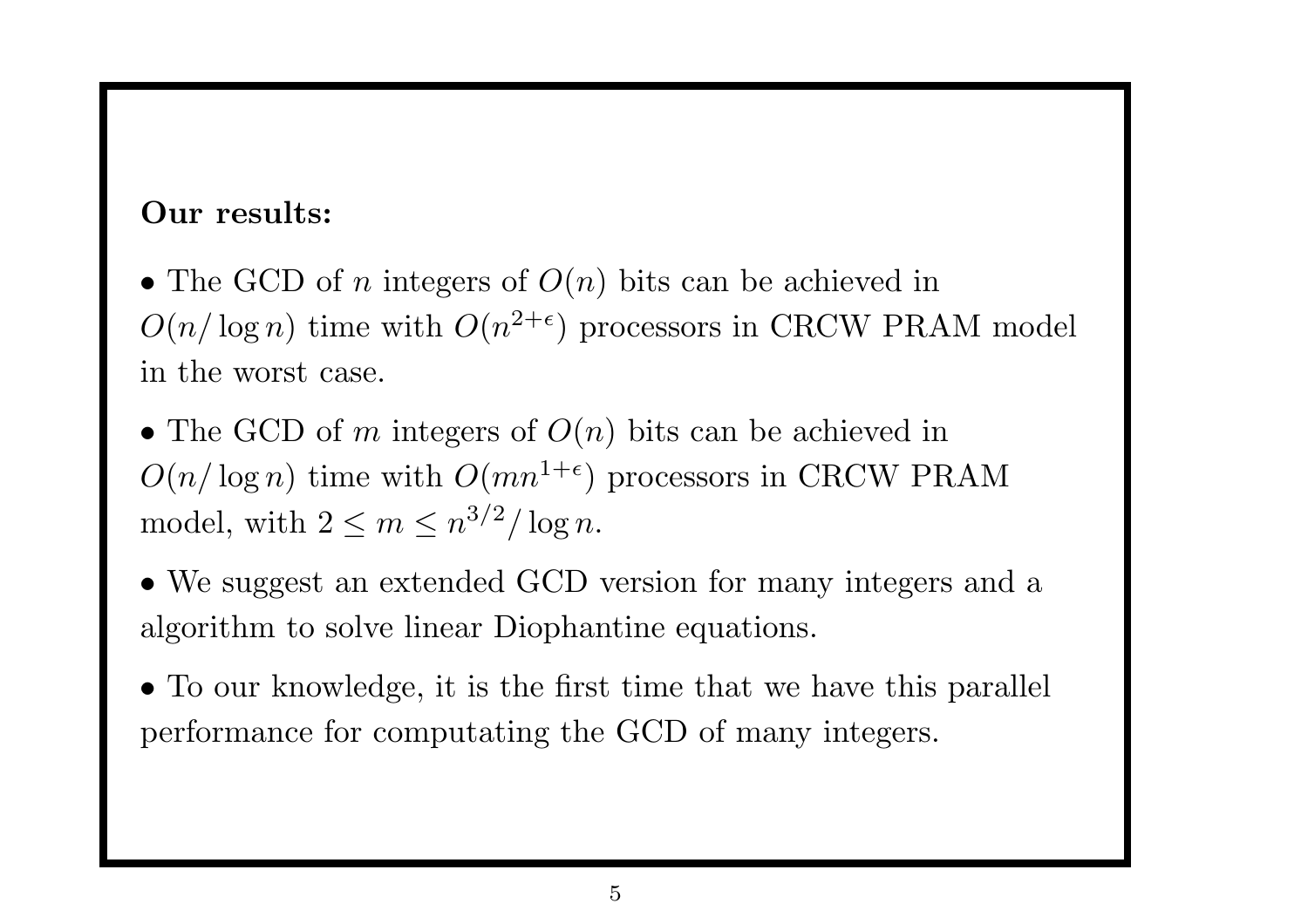### Notation:

- A is a vector of n (or m) integers of  $O(n)$  bits:
- $A = (a_0, a_1, \cdots a_{n-1}),$  with  $a_i \geq 0, n \geq 4$
- An integer parameter k satisfying  $\log k = \theta(\log n)$ .

• 
$$
gcd(A) = gcd(a_0, a_1, \cdots a_{n-1}).
$$

- $gcd(0, 0) = 0$ .
- We use the PRAM (Parallel Random Access Machine) model of computation and CRCW PRAM (Concurrent Read Concurrent Write) sub-model.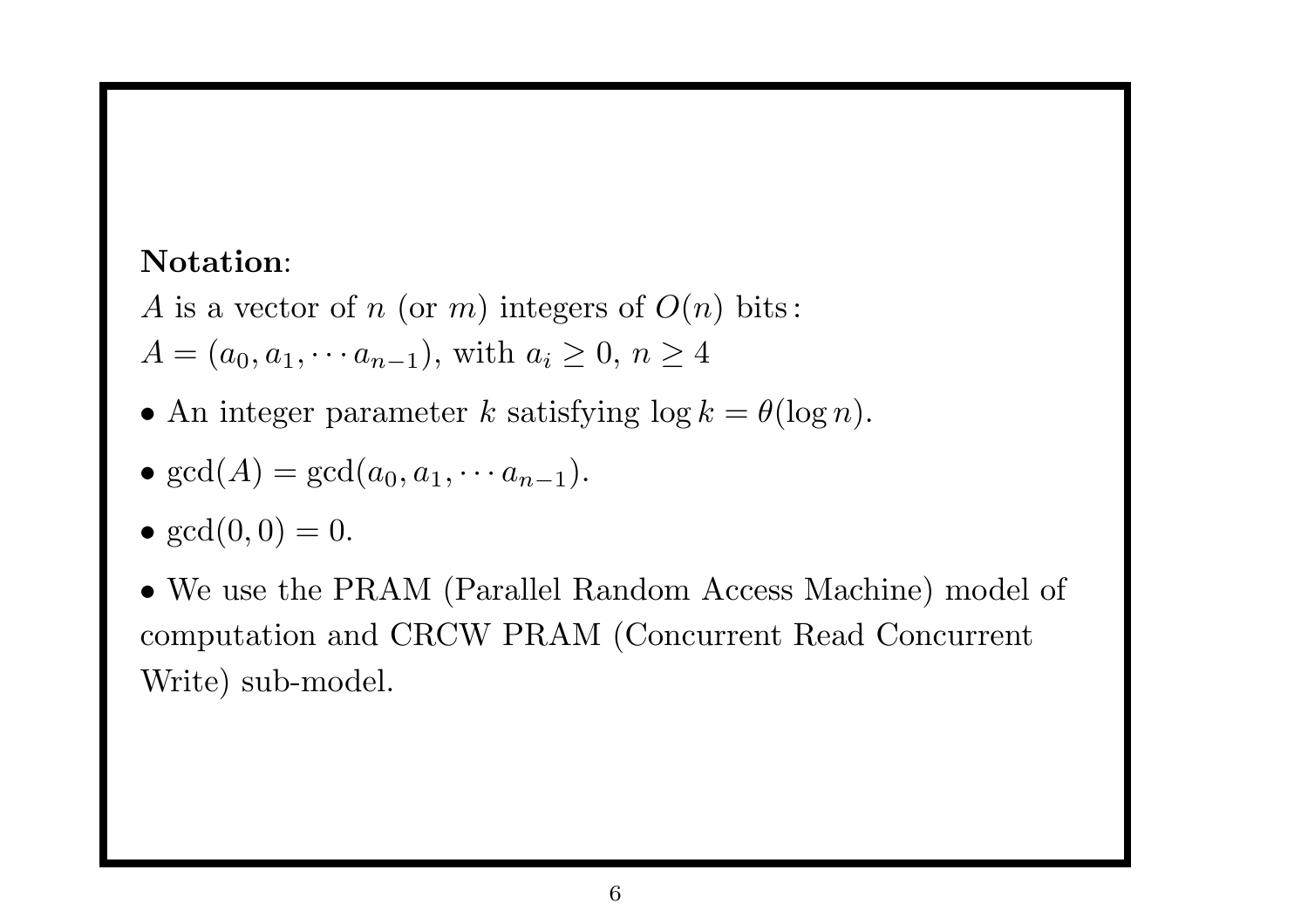Main idea for designing fast parallel GCD algorithm for many integers:

> Find a small integer  $\alpha$ Repeat  $a_I := \alpha;$  $a_j := a_j \mod \alpha$ ; (in parallel,  $\forall j \neq I$ ) Until almost all the integers  $a_i$  are zeros.

> > How to find a small  $\alpha$  ?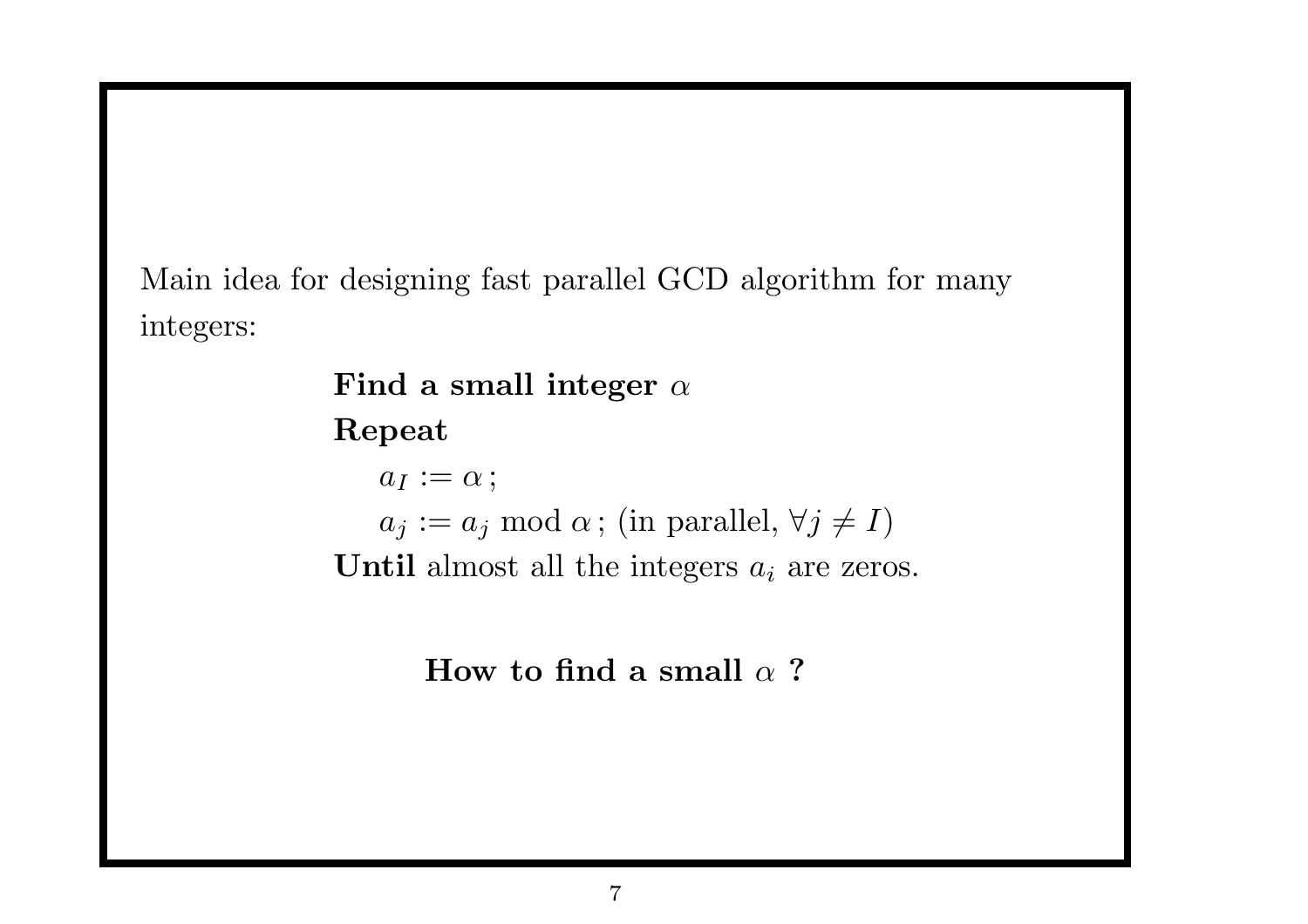#### Pigeonhole like techniques:

**Lemma** 1: Let  $A = \{a_1, a_2, \dots, a_n\}$  be a set of n distinct positive integers, such that  $n \geq 2$  and  $a_n/n < a_1 < a_2 < \cdots < a_n$ . Then

$$
\exists i \in \{1, 2, \cdots, n-1\}
$$
 s.t. :  $a_{i+1} - a_i < \frac{a_n}{n}$ 

.

A straightforward consequence is the following: Corollary 1:

Let  $A = \{a_1, a_2, \dots, a_n\}$  be a set of n distinct positive integers, with  $n \geq 2$ , then

$$
\min\left\{a_k, |a_i - a_j| > 0\right\} \le \frac{\max\left\{a_i\right\}}{n}, \text{ where } 1 \le k, i, j \le n.
$$

We derive the following algorithm: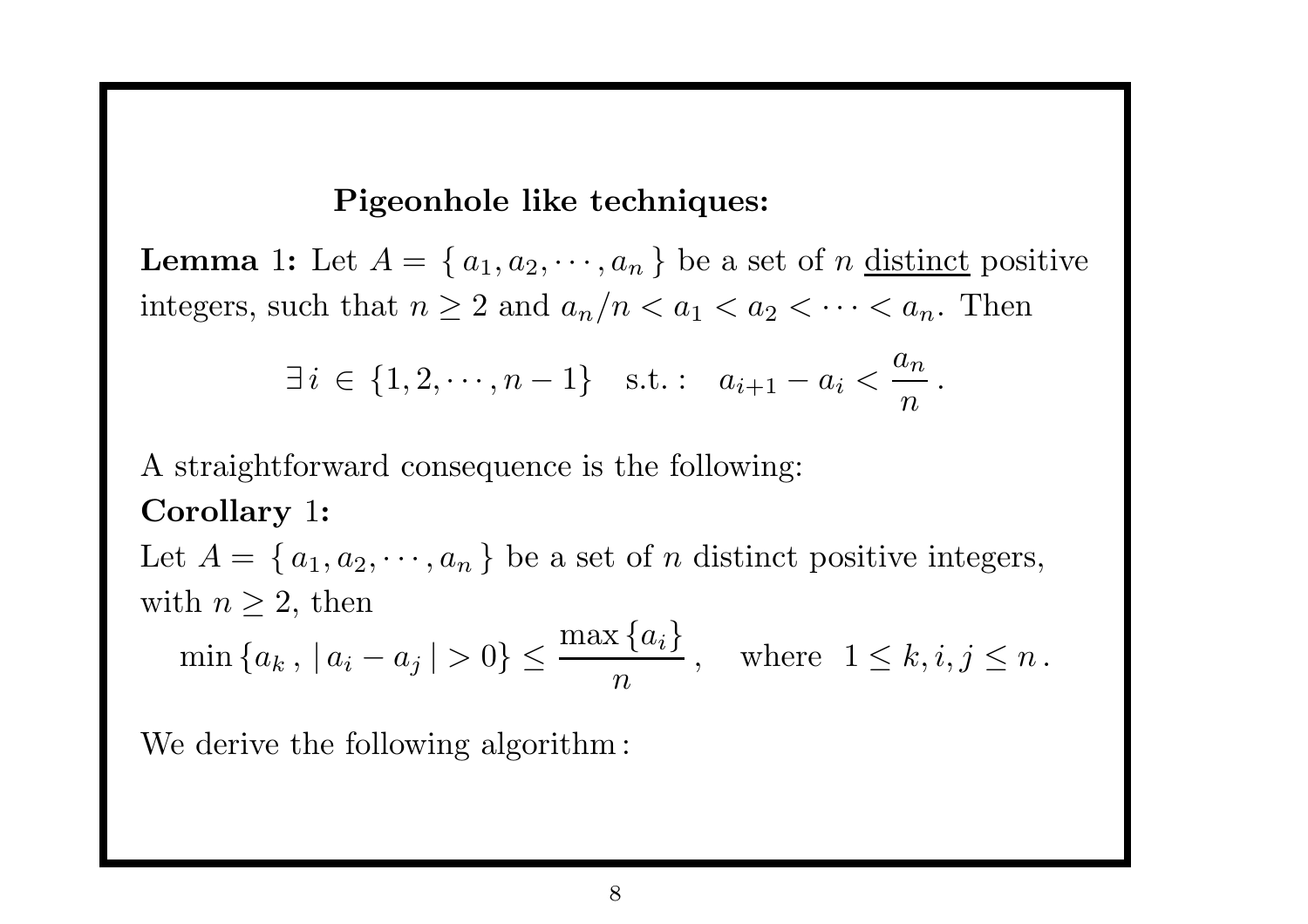Input: A set  $A = \{a_0, a_1, \dots, a_{n-1}\}\$  of n integers of  $O(n)$  bits,  $n \geq 4$ . **Output**:  $gcd(a_0, a_1, \dots, a_{n-1})$ .  $\alpha := a_0$ ;  $I := 0$ ;  $p := n$ ; While  $(\alpha > 1)$  Do For  $(i = 0)$  to  $(n - 1)$  ParDo If  $(0 < a_i < 2^n/p)$  Then  $\{ \alpha := a_i ; I := i ; \}$ Endfor If  $(\alpha > 2^n/p)$  Then /\* Compute in parallel I, J and  $\alpha$  \*/  $\alpha := \min \{ |a_i - a_j| > 0 \} = a_I - a_J ; a_I := \alpha ;$ Endif For  $(i = 0)$  to  $(n - 1)$  ParDo /\* Reduce all the  $a_i$ 's \*/ If  $(i \neq I)$  Then  $a_i := a_i \bmod \alpha$ ; Endfor  $/* \forall i, 0 \leq a_i \leq \alpha *$ If  $(\forall i \neq I, a_i = 0)$  Then Return  $\alpha$ ;  $p := np;$  /\* p is  $O(\log n)$  bits larger \*/ Endwhile

 $Return \alpha$ .

The  $\triangle$ -GCD Algorithm (Poster, ISSAC 2013)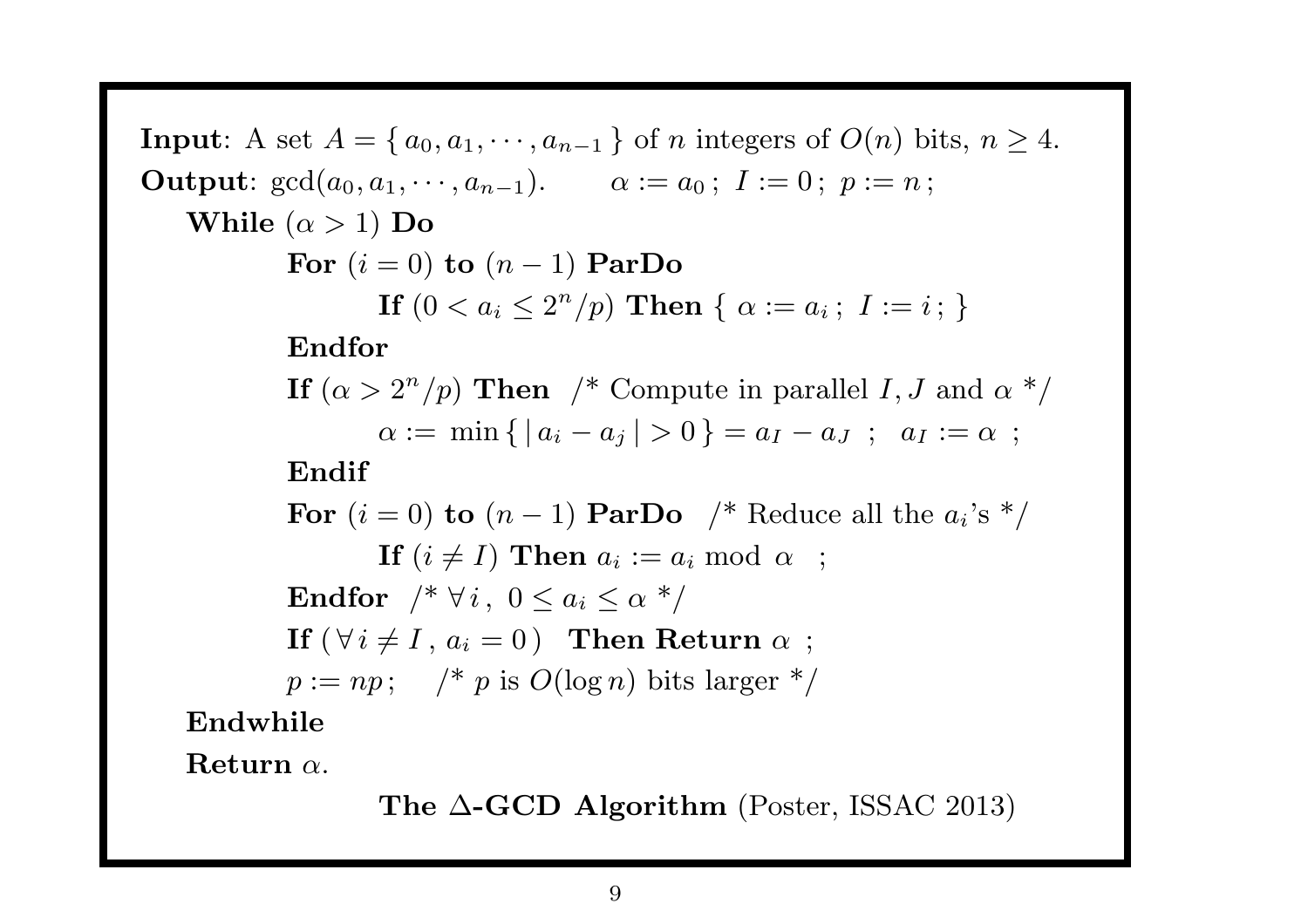Example ( $\triangle$ -GCD): Let  $A = (912672, 815430, 721161, 565701, 662592)$ .

After 4 iterations, we obtain  $GCD(A) = 3$ .  $n = 20$ .

$$
\left(\begin{array}{c}\n912672 \\
815430 \\
721161 \\
565701 \\
\hline\n\alpha = 58569 \\
(I, J) = (2, 4)\n\end{array}\right) \rightarrow \left(\begin{array}{c}\n34137 \\
54033 \\
58569 \\
38580 \\
4443 \\
\hline\n\begin{array}{c}\n93 \\
610 \\
561 \\
\hline\n\begin{array}{c}\n93 \\
60 \\
561 \\
\hline\n\end{array}\n\end{array}\right) \rightarrow \left(\begin{array}{c}\n72 \\
93 \\
66 \\
\hline\n\begin{array}{c}\n93 \\
60 \\
\hline\n\begin{array}{c}\n3\n\end{array}\n\end{array}\right) \rightarrow \left(\begin{array}{c}\n0 \\
0 \\
0 \\
\hline\n\begin{array}{c}\n3\n\end{array}\n\end{array}\right)
$$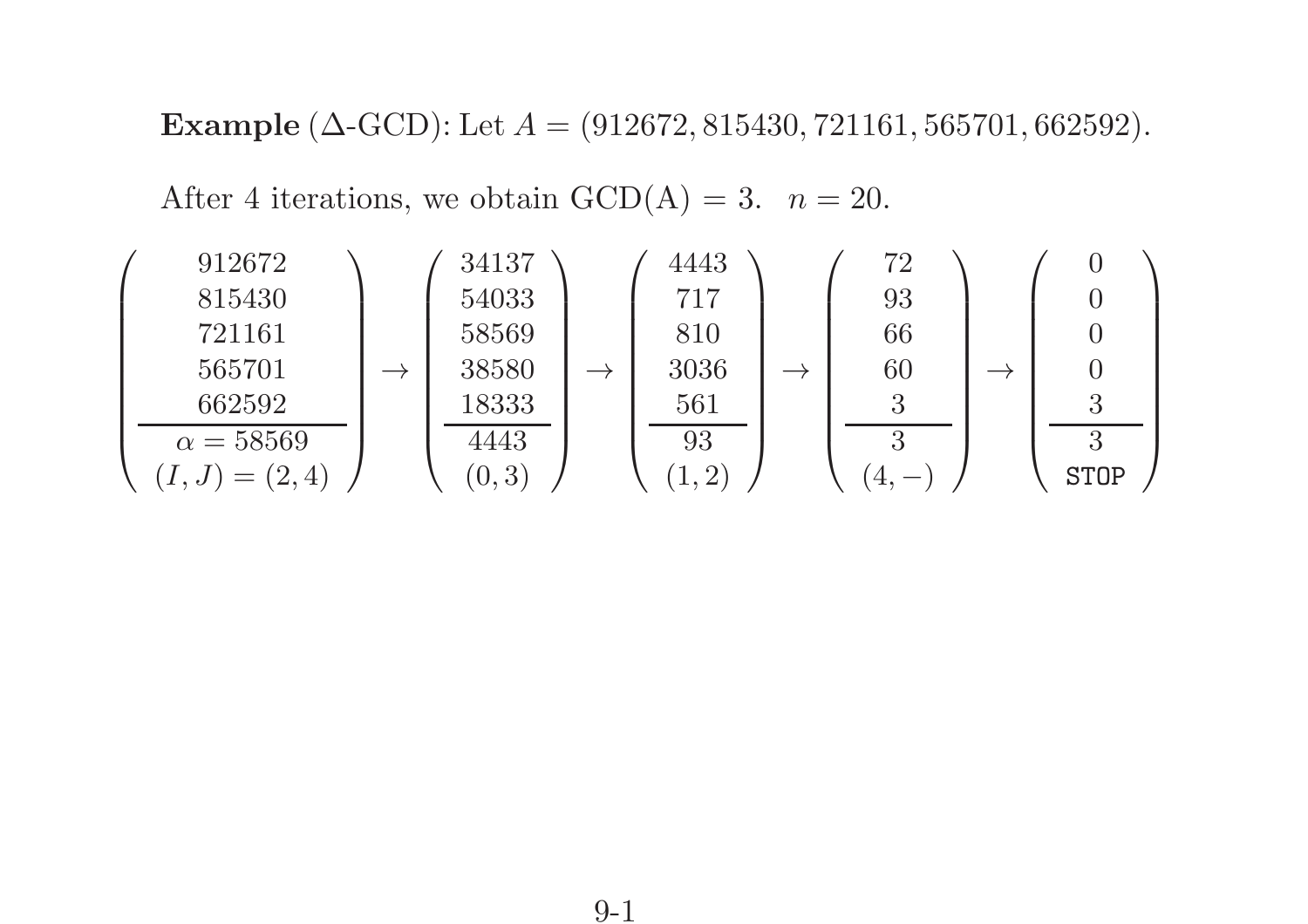#### Drawbacks of the pigeonhole technique

- The number of distinct integers is important. If there are only  $O(\log n)$  distinct integers in A, then the pigeonhole technique will reduce the bit size of the integers by  $O(\log \log n)$  bits and the number of iterations in the main while loop will be  $O(n/\log\log n)$ .

- What happens if 
$$
\alpha = 0
$$
 ? For example, if  $n = 8$  and  $A = (255, 255, 193, 161, 129, 97, 65, 65)$ .

There are only two pairs of integers that match in their 3 most significant bits, namely (255, 255) and (65, 65). Unfortunately, in both cases  $\alpha=0$ .

- Comparing the  $O(n^2)$  pairs of integers  $(a_i, a_j)$  to find a small  $\alpha = a_i - a_j > 0$  in constant parallel time needs  $O(n^3)$  processors.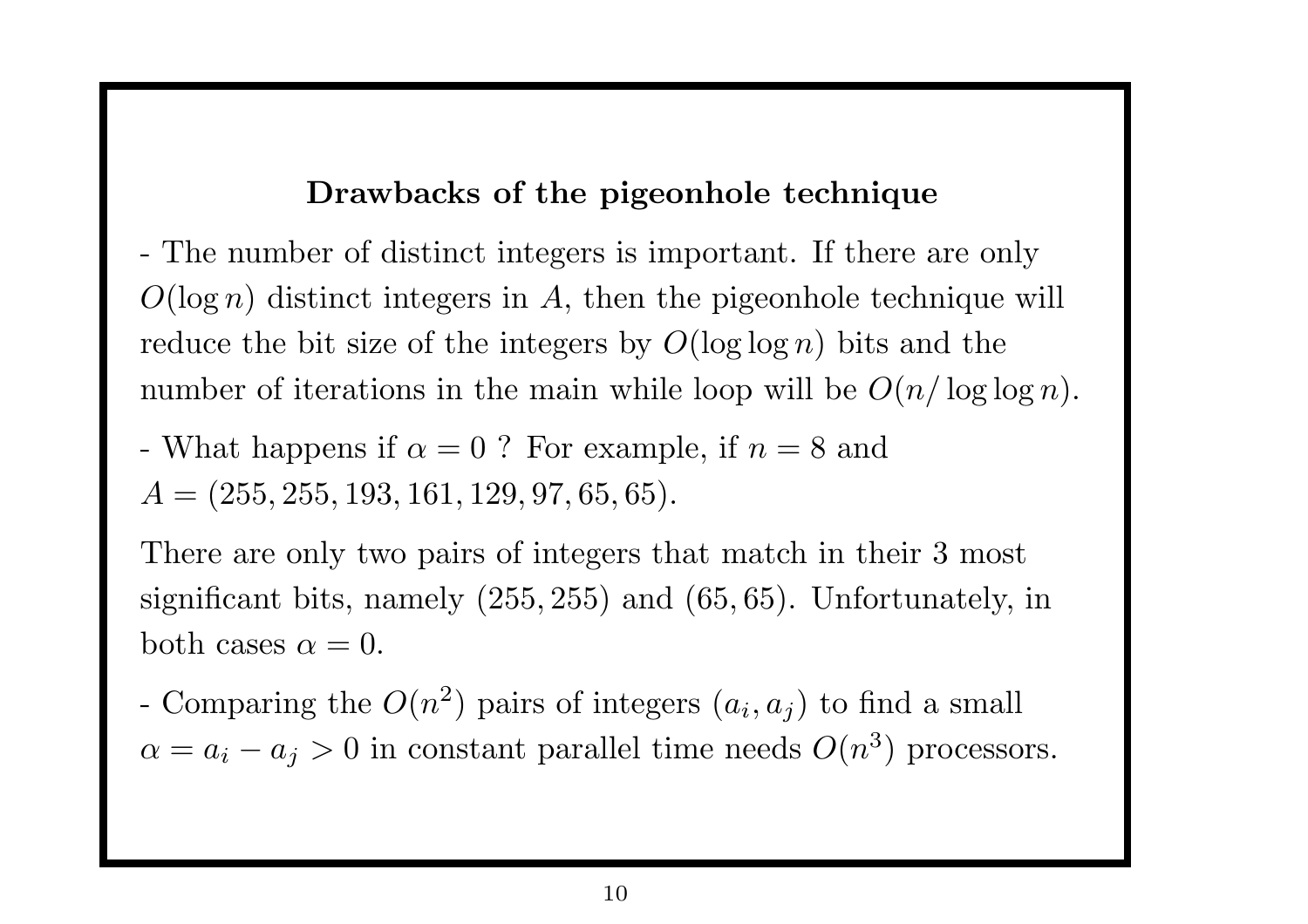#### Solution: Use other techniques

- Consider  $O(\sqrt{n})$  integers and compute their differences  $a_i a_j$  to find  $\alpha > 0$ . There are  $O(n)$  comparisons done in constant time with  $O(n^{2+\epsilon})$  processors.
- In case it fails, use a Lehmer-like reduction  $(R_{ILE}, \text{ISSAC'}2001)$ .

- In case all the  $R_{ILE}$  give zero, then reduce transformation will right-shift all the zeros of A and we continue the process with this new A.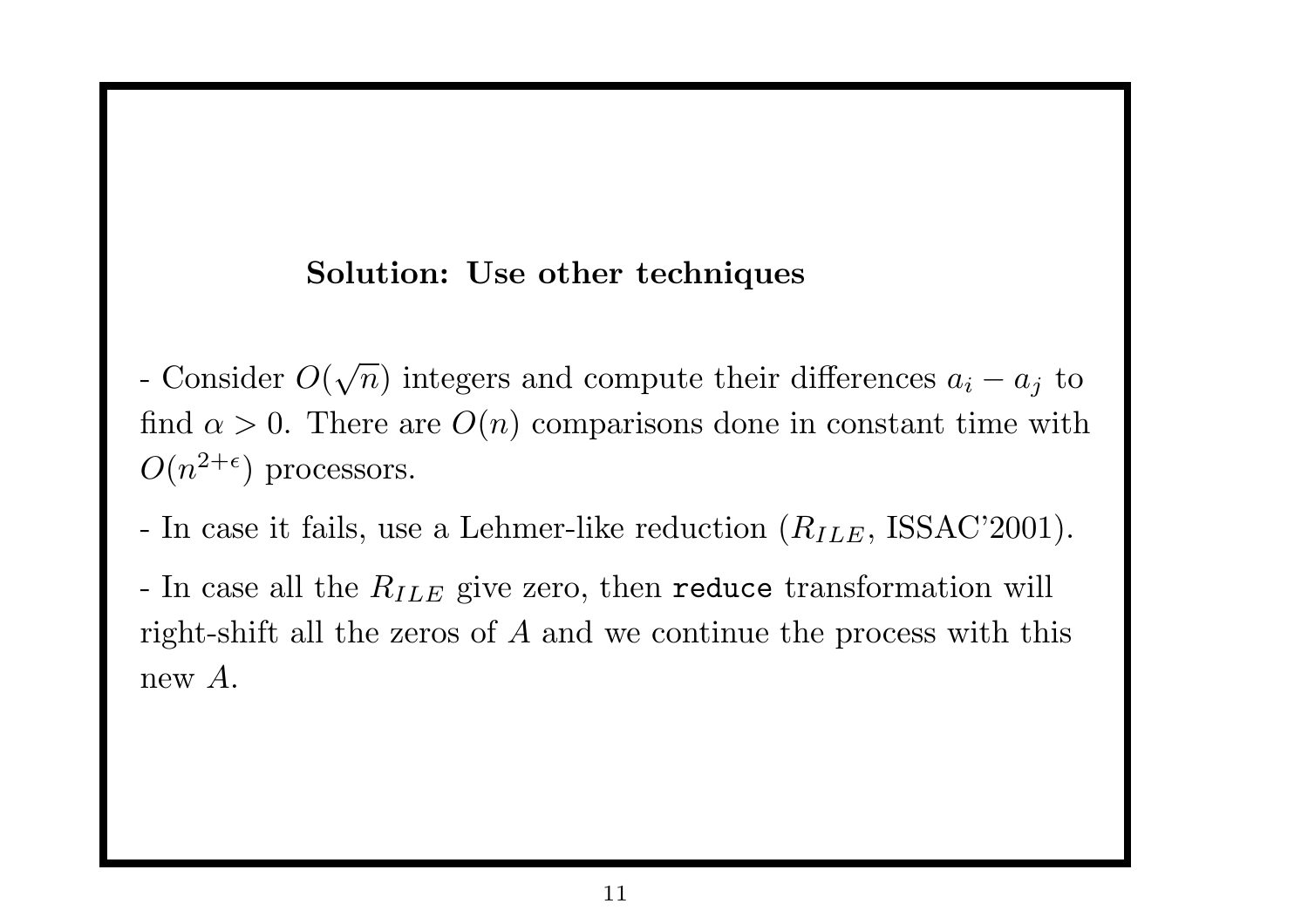The Lehmer-like reduction:  $R_{ILE}$  and  $\operatorname{Ext-}R_{ILE}.$ 

The  $R_{ILE}$  and  $\texttt{Ext-}R_{ILE}$  algorithms are described in Sed-ISSAC'01 and Sed-JDA'08. ILE stands for Improved Lehmer Euclid :

(1)  $R_{ILE}$  is defined by  $\textbf{Input:} \ \ u \geq v \geq 0 \ , \ \ k = 2^m \ ; \ m = \theta(\log n).$ Output:  $R_{ILE}(u, v) = |au + bv| < 2v/k$ , with  $1 \leq |a| \leq k$ . - Roughly speaking,  $R_{ILE}(u, v)$  computes the continued fractions.  $(2)$  : Ext- $R_{ILE}$  is the extended version of  $R_{ILE}$  i.e.: we add the  $\text{Bézout matrix } M \text{ such that: } \left(0 \leq i, j \leq \lfloor \sqrt{n} \rfloor\right)$ 

$$
M \times (a_i, a_j)^T = (R_i, R_j) \; ; \quad R_j = R_{ILE}.
$$
  
 
$$
0 \le R_j < R_i \text{ and } \gcd(R_i, R_j) = \gcd(a_i, a_j).
$$
  
 
$$
R_j < (2/k) \max\{a_i, a_j\}.
$$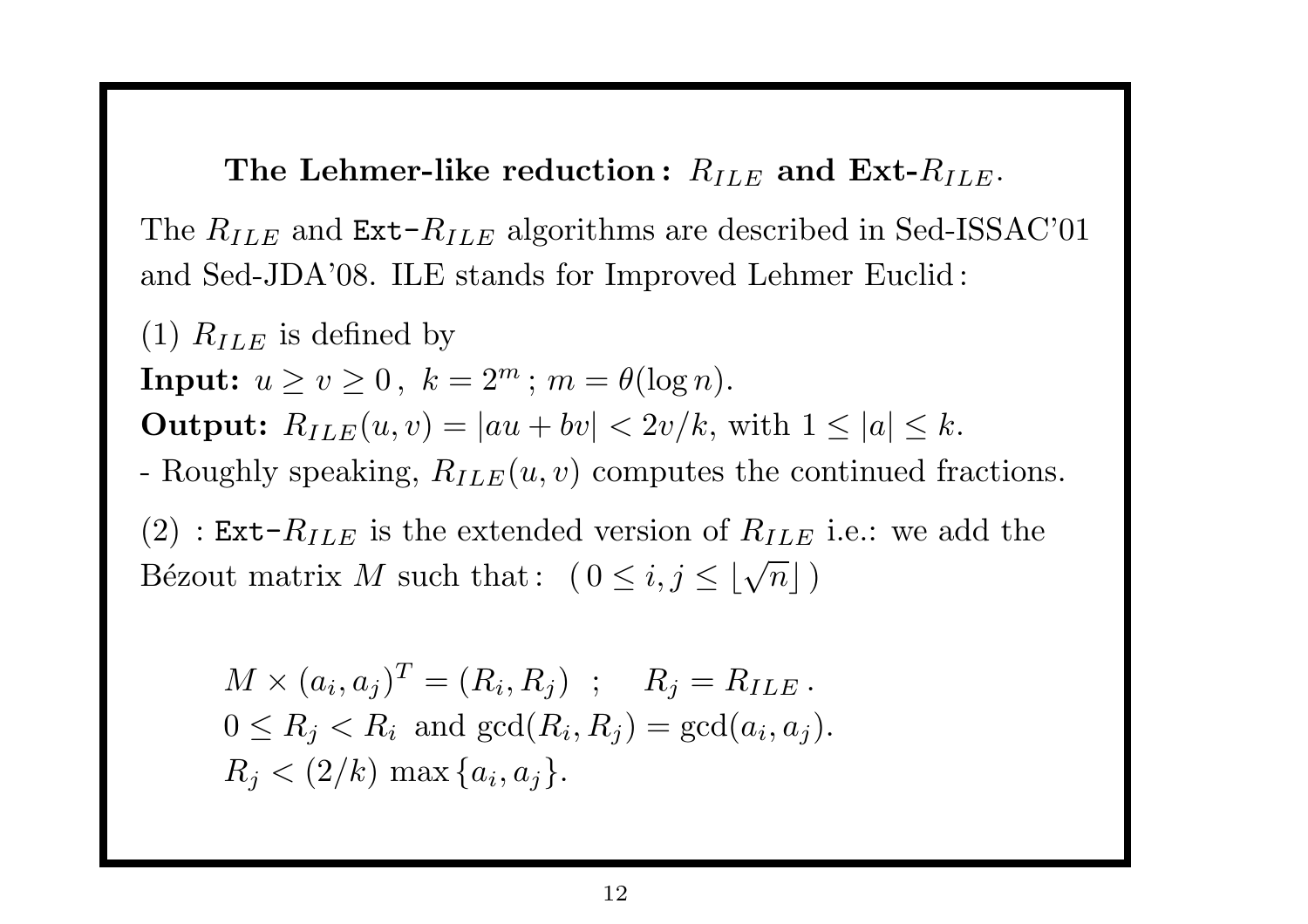EXAMPLE: Let  $u = 1759291$  and  $v = 1349639$ . Their binary representations are respectively:

> 11010110  $1100000111011_2 = 1759291$ 10100100 1100000000111<sub>2</sub> = 1 349 639

We have  $n = p = 21$ . For  $m = 3$ , we obtain  $\lambda = 2m + 2 = 8$ ,  $u_1 = 214$  and  $v_1 = 164$  (the leading bits of  $u_1$  and  $v_1$  are in bold). Using EEA with  $u_1$  and  $v_1$ , we obtain in turn q, r, b and a  $(r = au + bv):$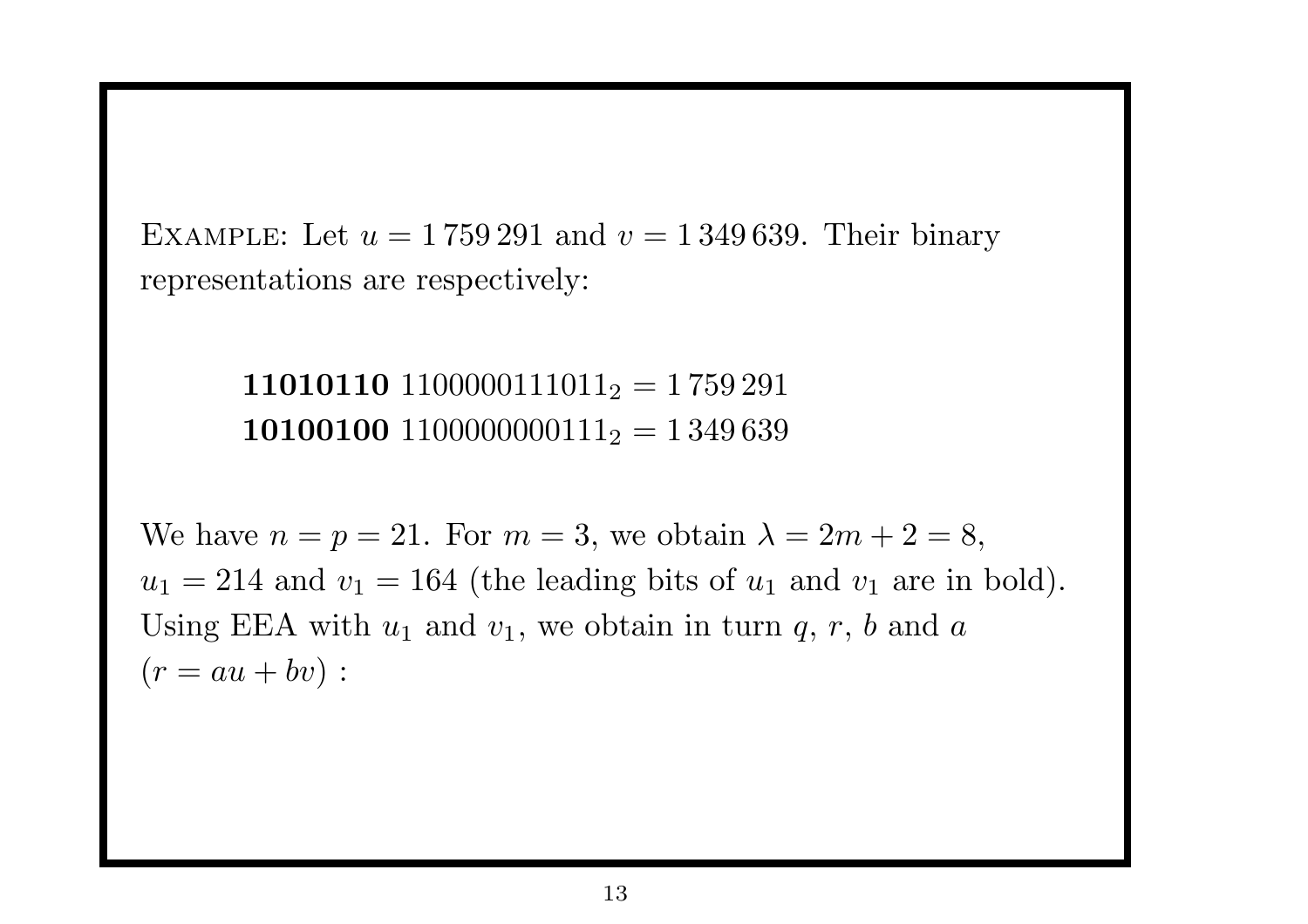| q | T.                        | $\overline{a}$  | $\boldsymbol{h}$ |
|---|---------------------------|-----------------|------------------|
|   | 214                       | 1               |                  |
|   | 164                       | $\left(\right)$ | T                |
| 1 | 50                        | 1               | 1                |
| 3 | 14                        | 3               | 4                |
| 3 | $\boldsymbol{\mathsf{R}}$ | 10              | 13               |

In our example, we obtain  $a = -3$ ,  $b = 4$ ,  $r = 14 < v_1/k = 164/8 = 20.50$  and

 $R_{ILE} = |-3u + 4v| = 120683 < v/8 = 168704.88$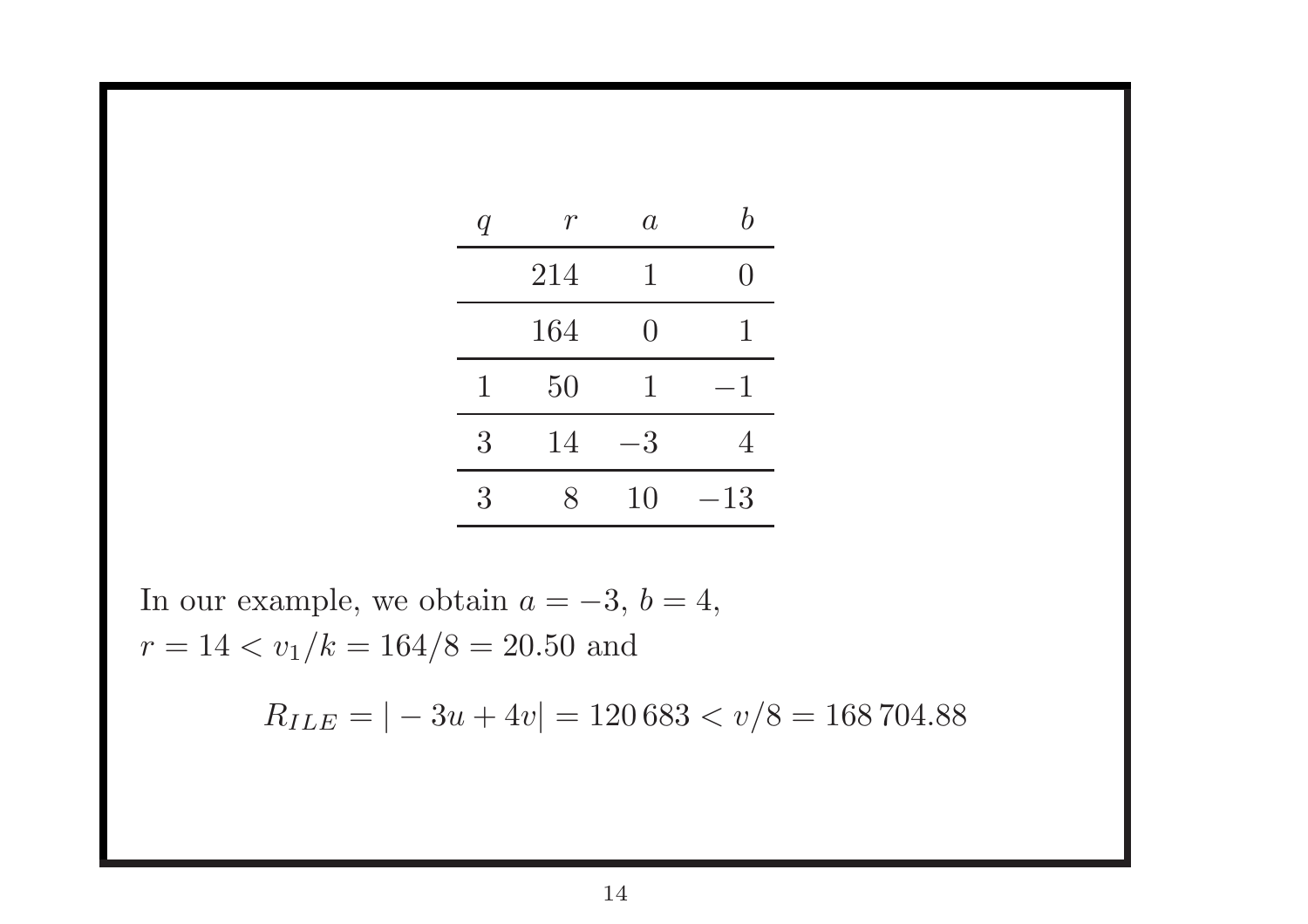Properties of  $R_{ILE}$  and  $Ext-R_{ILE}$ :

- Parallel complexity:  $O(n/\log n)_{\epsilon}$  time with  $O(n^{1+\epsilon})$  processors on CRCW PRAM (ISSAC'01).
- $\bullet$  It computes efficiently in parallel the Bézout coefficients with the same parallel performance (JDA'08).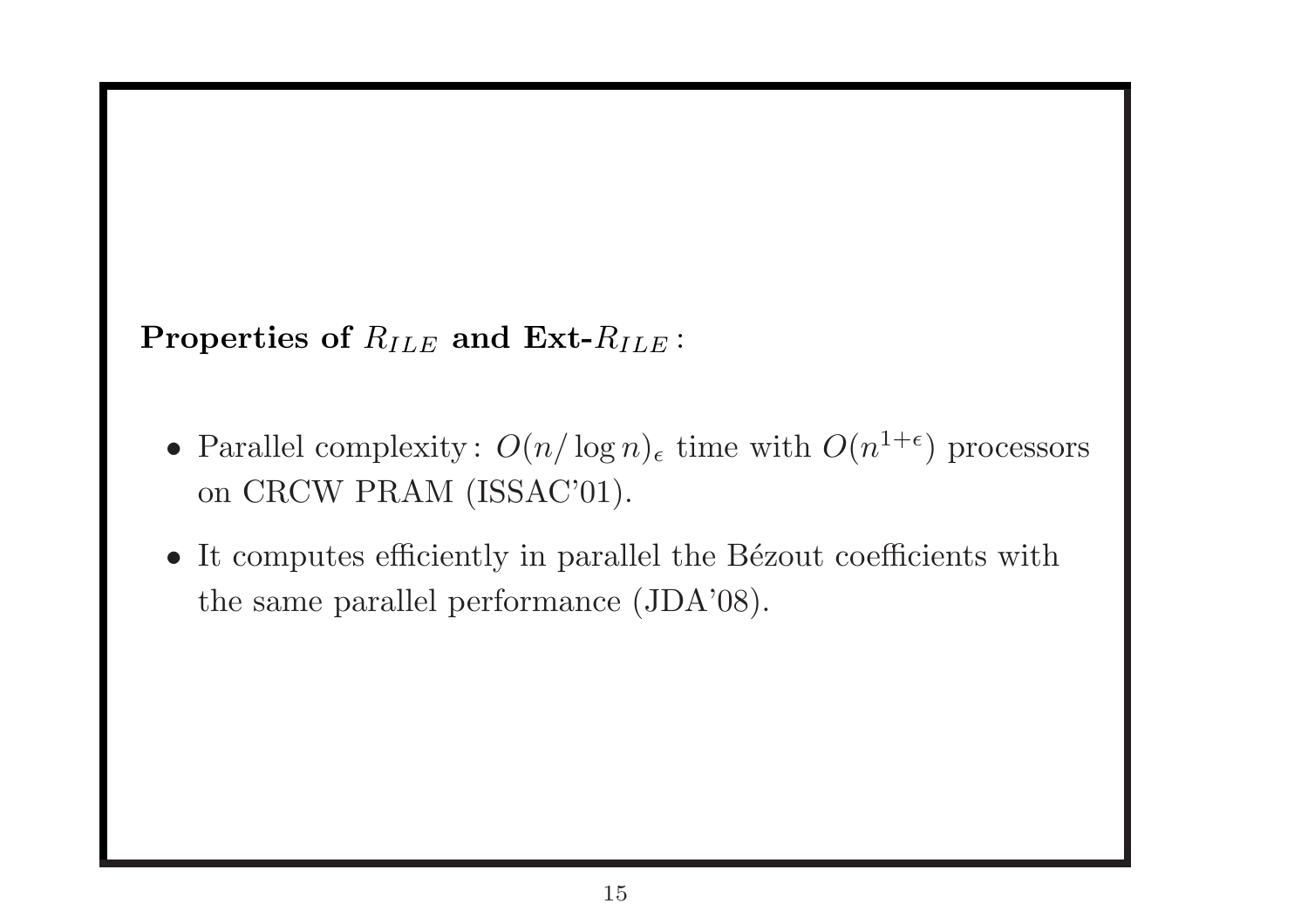### High level description of  $\Delta$ -2 GCD algorithm.

- Test 1: Is there a small enough  $a_i > 0$  so that we can consider it straightforwardly as an  $\alpha$  ?

- Test 2: Does the pigeonhole algorithm provide an  $\alpha > 0$ ?

- Test 3: Use a new transformation R based on continued fractions (Sed-ISSAC'01) and test if  $R > 0$ ?

If Test 3 fails, i.e.:  $R_j(a_i, a_j) = 0$  for all  $(a_i, a_j)$ , with  $i, j \leq \sqrt{n}$ , then  $(R_i, R_j) = (R_i, 0)$  and  $(a_i, a_j) \longleftarrow (0, R_i)$ .

A new transformation called  ${\tt reduce\ right\-shifts\ all\ the\ zeroes\ in\ }A.$ We reduce by half the number of  $O(\sqrt{n})$  positive integers considered (the other half of integers are all zeroes). Moreover, it could be iterated at most  $O(\sqrt{n})$  times since, at each step, we add  $O(\sqrt{n})$  new zeros in the vector A.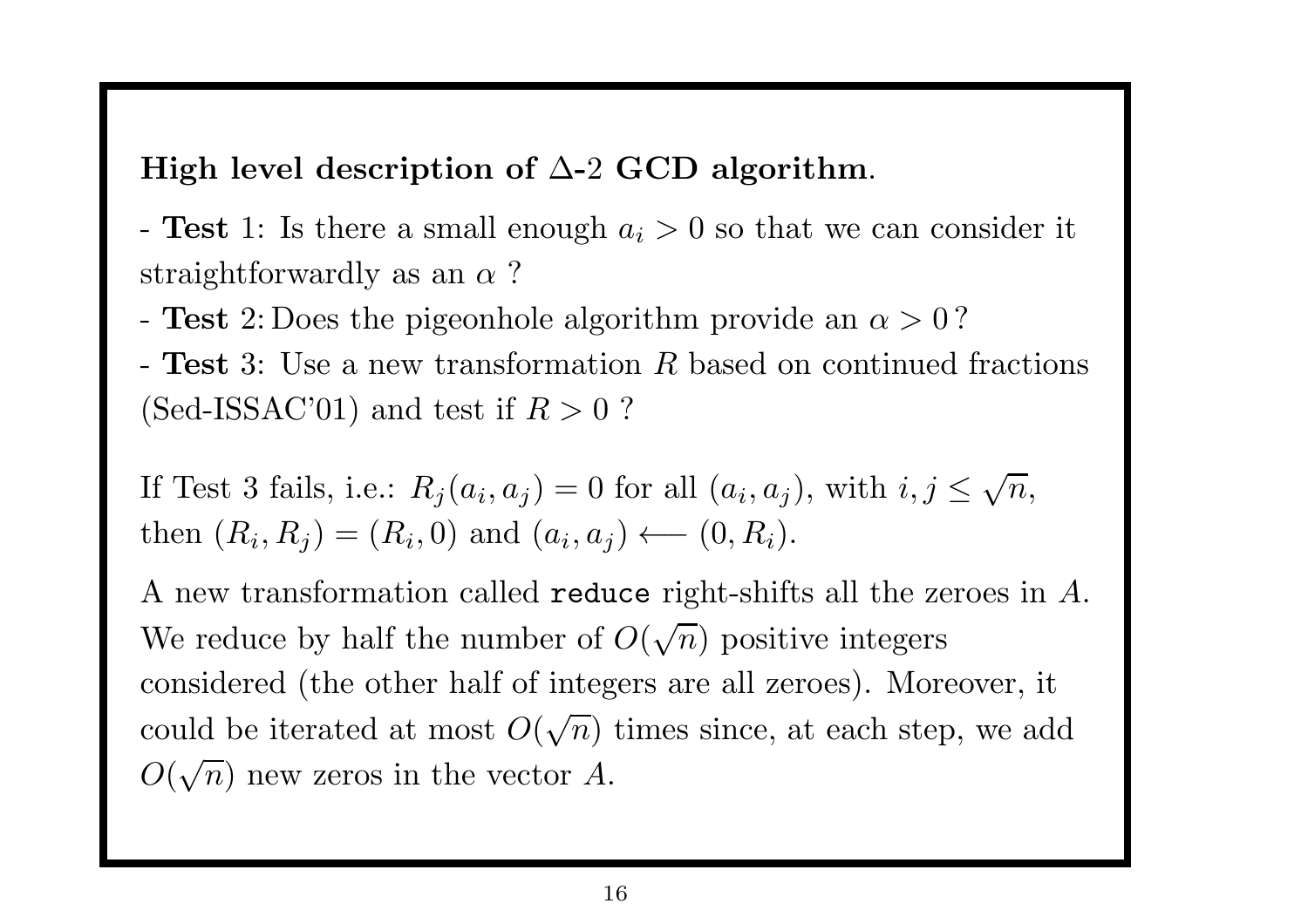$\Delta$ -2 GCD algorithm,:

**Input:** A vector  $A = (a_0, a_1, \dots, a_{n-1}), n \ge 4$  and  $\max\{a_i\} < 2^n$ . **Output:**  $gcd(a_0, a_1, \cdots, a_{n-1}).$ 

$$
(\alpha, I) := (a_0, 0) \; ; \; p := n \; ; \; N := \lfloor \sqrt{n} \rfloor ;
$$
  
While  $(\alpha > 1)$  Do  
For  $(i = 0)$  to  $(n - 1)$  ParDo  
If  $(0 < a_i \le 2^n/p)$  then  $\{(\alpha, I) := (a_i, i) \; ; \; S := 1 \}$ ;  
else  $S := 0 \; ; \; /^*$  No small  $a_i \; * /$ 

Endfor

If  $(S = 0)$  then  $(\alpha, I) :=$  pigeonhole $(A, N)$ ; If  $(I = -1)$  then  $R := 0$ ; /\* The pigeonhole fails \*/ For  $(i, j = 0)$  to  $(N - 1)$  ParDo  $x_{ij} := R_{ILE}(a_i, a_j)$ ; If  $(x_{ij} > 0)$  then  $\{(\alpha, I) := (x_{ij}, i) ; R := 1 ; a_I := x_{ij}\}\$ /\* We can divide all the  $a_i$ 's by  $\alpha = x_{ij}$  \*/ Endif Endfor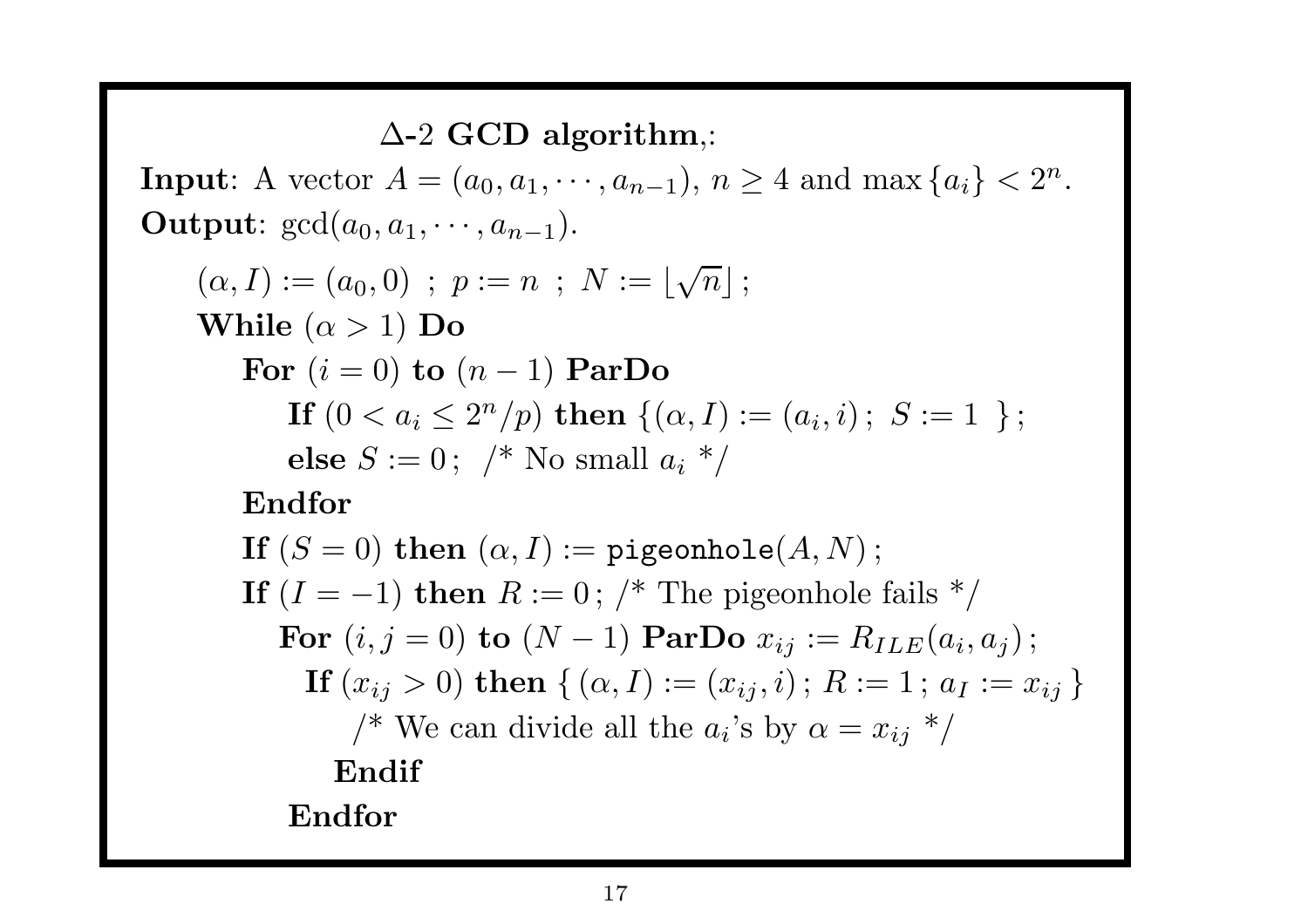If 
$$
(R = 0)
$$
  $/* \forall i, j, R_{ILE}(a_i, a_j) = 0 */$   
then  $A := \text{reduce}(A, N);$ 

Endif

Endif

If  $(I \geq 0)$  then  $A :=$  remainder $(A, \alpha, I)$ ; If  $(\exists a_k \neq 0 \text{ s.t.}: \forall i \neq k \Rightarrow a_i = 0)$  then Return  $a_k$ ;  $p := np;$  /\* p is  $O(\log n)$  bits larger \*/ Endwhile

Return <sup>α</sup>.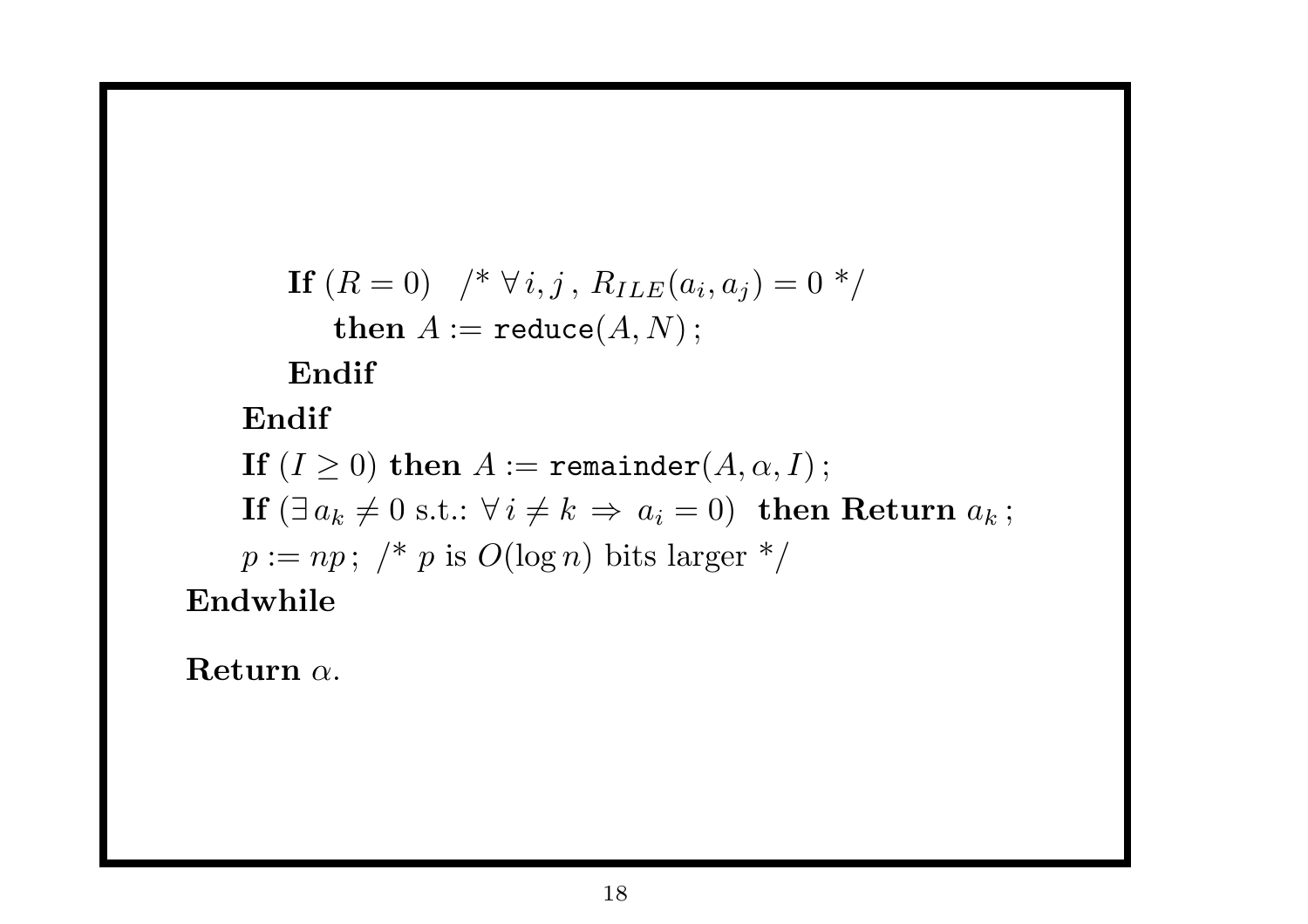The remainder procedure just divides all the components of  $A$  by  $\alpha$  and consider their remainders. It proceeds as follows:

Input: 
$$
A = (a_0, \dots, a_{n-1})
$$
, with  $n \geq 4$ ,  $0 \leq I \leq n-1$ ,  
\nand  $\alpha > 0$ .

\nOutput:  $A' = (a'_0, \dots, a'_{n-1})$ , s.t.:  $a'_i = a_i \mod \alpha$   
\nfor all  $i \neq I$  and  $a'_I = a_I = \alpha$ .

\n $a_I = \alpha$ ;

\nFor  $(i = 0)$  to  $(n - 1)$  ParDo

\nIf  $(i \neq I)$  then  $a_i := a_i \mod \alpha$ ;

\nEndfor

\nReturn A.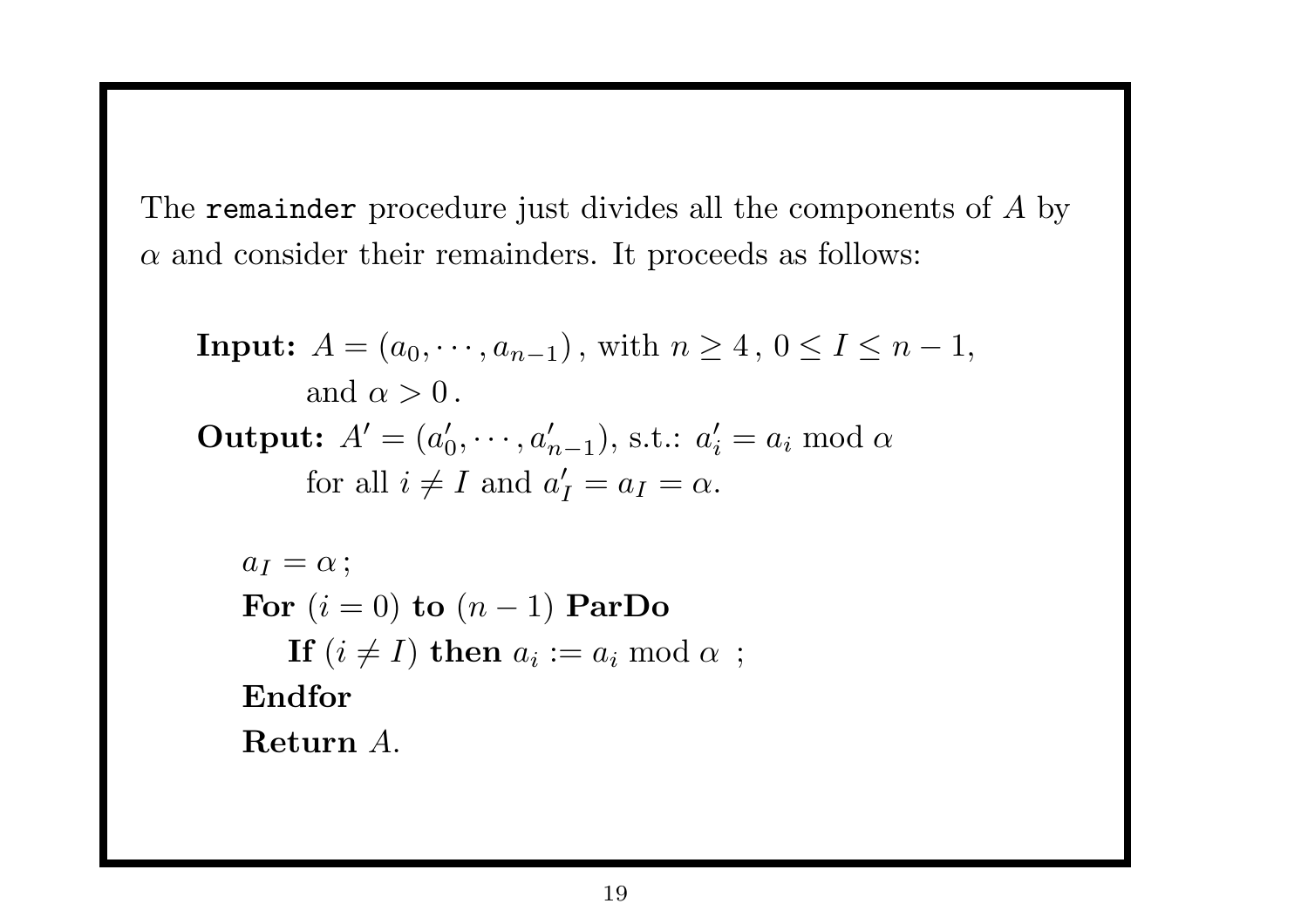The pigeonhole algorithm is based on Corollary 1 with the first  $O(\sqrt{n})$  integers of A, namely  $(a_0, a_1, \dots, a_{N-1})$ , with  $N = \lfloor \sqrt{n} \rfloor$ . The algorithm returns a pair  $(\alpha, I)$  such that  $\alpha = a_I - a_J > 0$  is small enough or, in the case there is no such pair, it returns  $(\alpha,I)=(a_0,-1).$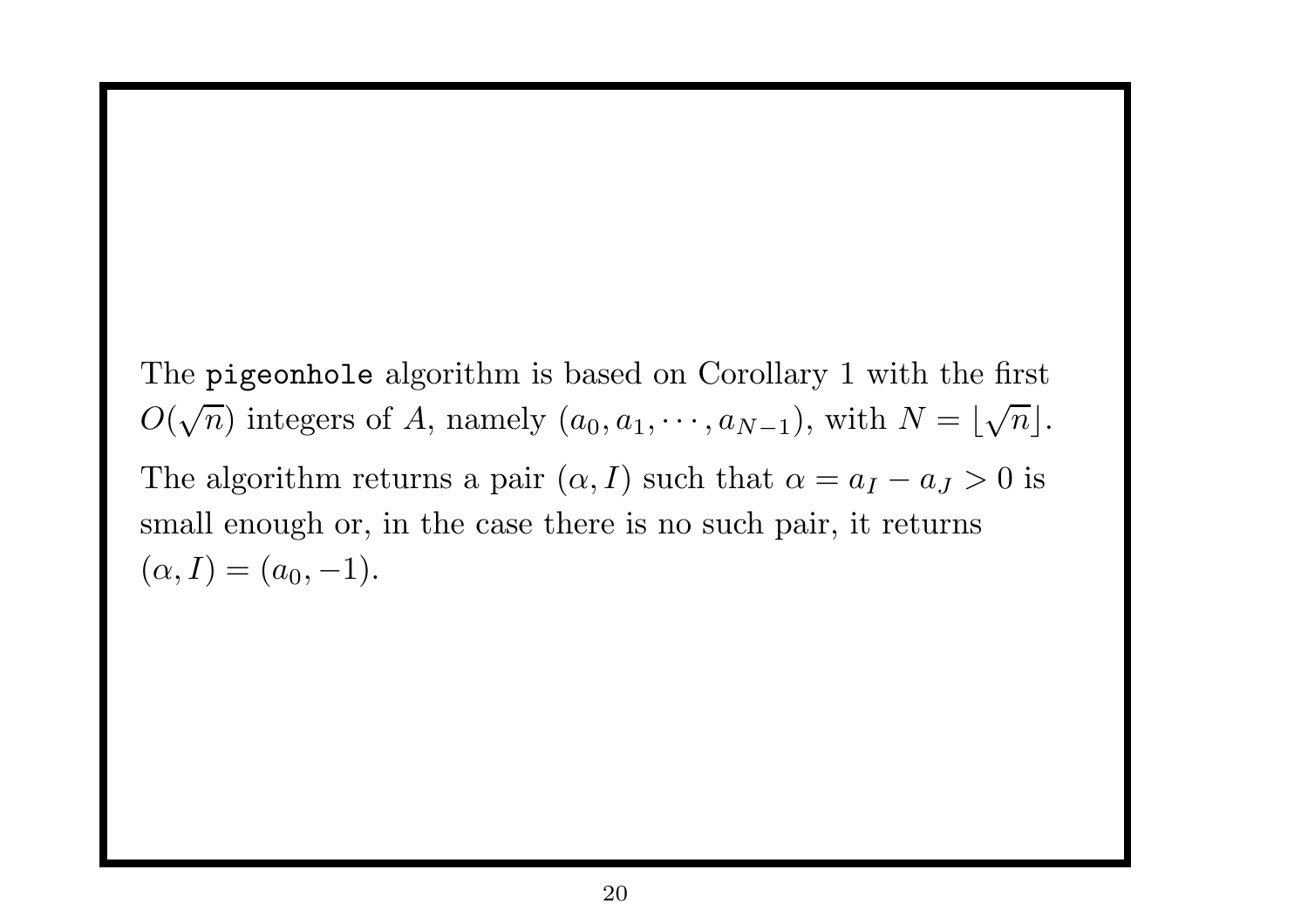• Unlike the pigeonhole principle, the transformation reduce will guarantee the termination and the parallel performance of the  $\Delta$ 2-GCD algorithm. In fact, it could be iterated at most  $O(\sqrt{n})$ times since, at each step, we add  $O(\sqrt{n})$  new zeros in the vector A.

• An example for reduce: Let  $n = 10$  and  $N = \lfloor \sqrt{n} \rfloor = 3$ . Let  $A = (350, 150, 260, 390, 330, 550, 343, 411, 503, 739)$ , with  $\max\{A\} < 2^n = 1024$ . We only consider the first  $6 = 2N$  integers of A, i.e.: (350, <sup>150</sup>, <sup>260</sup>, <sup>390</sup>, <sup>330</sup>, 550). We obtain for or *A*, i.e.: (350, 150, 260, 390, 330, 550). We obta<br>  $(a_0, a_1) = (350, 150)$ , the Bézout matrix  $M =$  $\begin{pmatrix} 1 & -2 \\ -3 & 7 \end{pmatrix}$ −3 7  $\bigg)$ ) and  $M \times (350, 150) = (R_0, R_1) = (50, 0)$ . Similarly  $(R_2, R_3) = (130, 0)$ ,  $(R_4,R_5)=(110,0)$  and reduce returns:  $A = (50, 130, 110, 343, 411, 503, 739, 0, 0, 0).$ 

 $\bullet$  So  $\texttt{reduce}(A,3)$  gives rise to 3 zeroes in  $A.$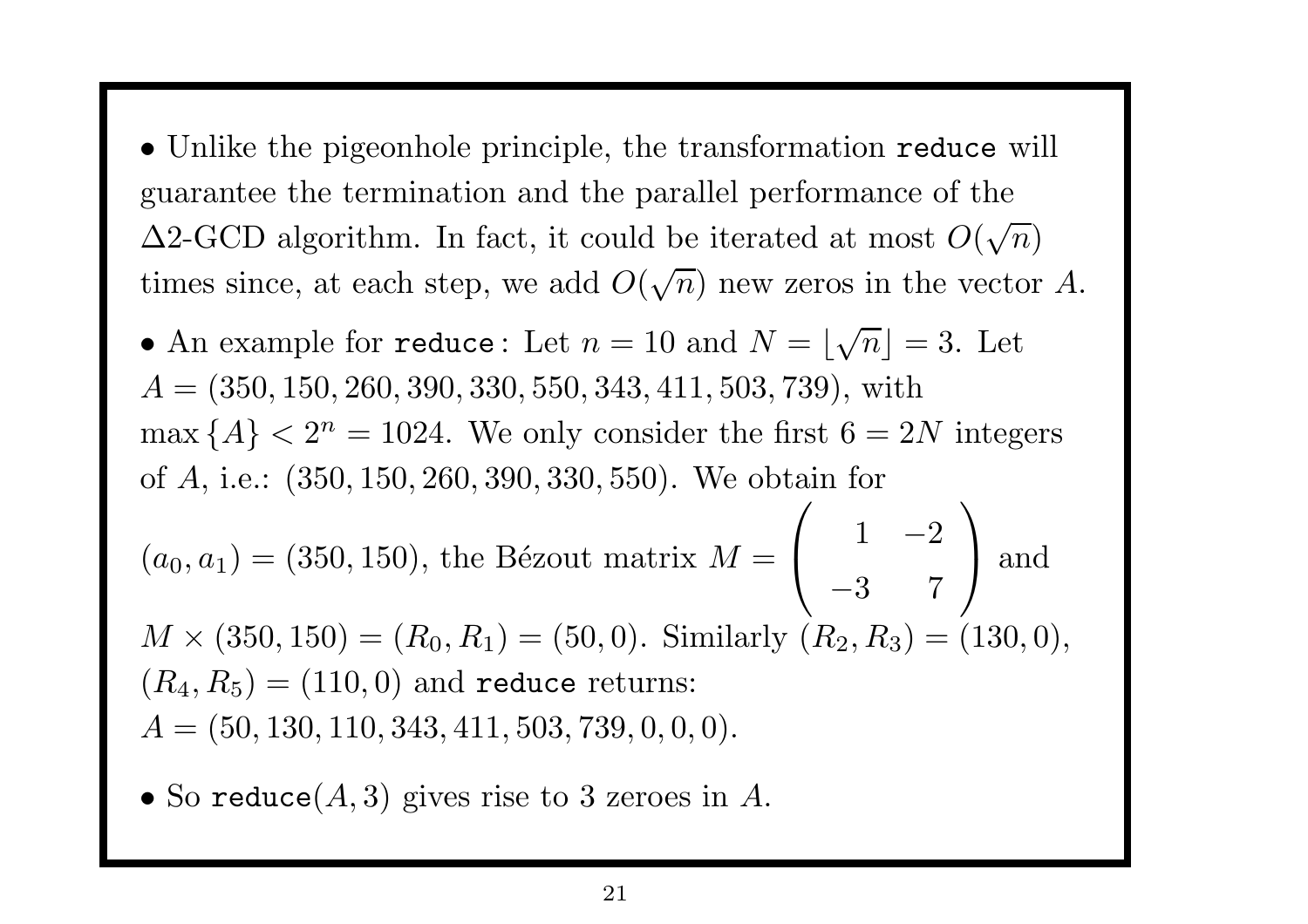BA GCD algorithm (Best Approximation), no <sup>p</sup>igeonhole: Input:  $A = (a_0, a_1, \dots, a_{n-1}), a_i > 0, n \ge 4, \max\{a_i\} < 2^n$ . **Output:**  $gcd(a_0, a_1, \cdots, a_{n-1}).$  $(\alpha, I) := (a_0, 0)$ ;  $p := n$ ;  $N := |\sqrt{n}|$ ; While  $(\alpha > 1)$  Do For  $(i = 0)$  to  $(n - 1)$  ParDo If  $(0 < a_i \leq 2^n/p)$  then  $(\alpha, I) := (a_i, i)$  else  $I := -1$ ; Endfor If  $(I = -1)$  then /\* No small  $a_i$  \*/  $R := 0$  ; For  $(i, j = 0)$  to  $(N - 1)$  ParDo  $x_{ij} := R_{ILE}(a_i, a_j);$ If  $(x_{ij} > 0)$  then  $\{(\alpha, I) := (x_{ij}, i) \; ; a_I := x_{ij}; R = 1\}$ /\* We can divide all the  $a_i$ 's by  $x_{ij}$  \*/ Endif Endfor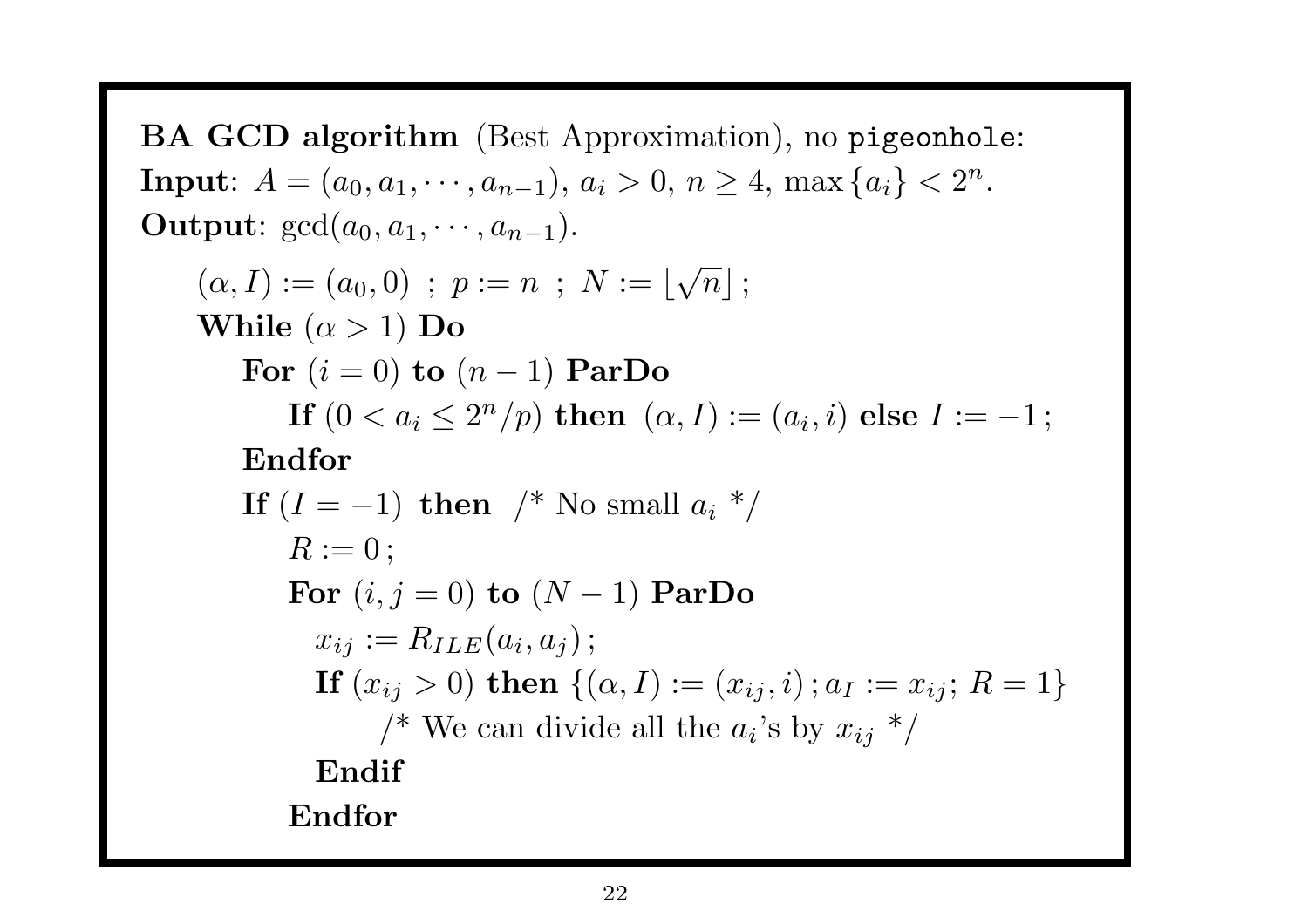If  $(R = 0)$  then  $A :=$  reduce $(A, N)$ ;  $\gamma^* R = 0$  means  $\forall i, j, R_{ILE}(a_i, a_j) = 0^*$ Endif If  $(I \geq 0)$  then  $A :=$  remainder $(A, \alpha, I)$ ; /\* We divide all the  $a_i$ 's but  $a_I$  by  $\alpha > 0$  \*/ If  $(\exists a_k \neq 0 \text{ s.t.}: \forall i \neq k \Rightarrow a_i = 0)$  then Return  $a_k$ ;  $p := np;$ 

Endwhile

Return  $\alpha$ .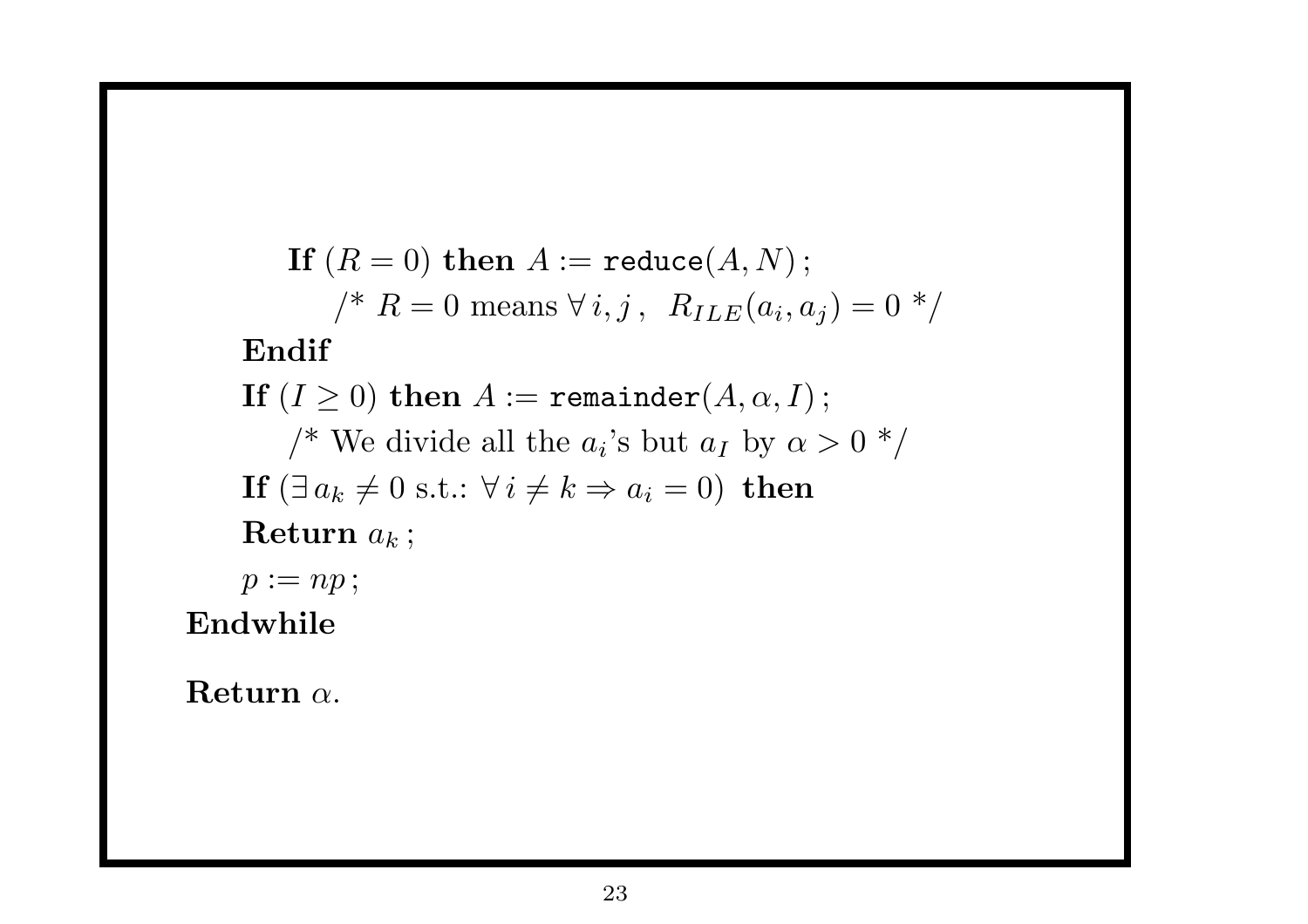

• Main idea : Unimodular matrices preserve GCD, i.e.:

 $\det(M) = \pm 1 \implies \gcd(M \times A) = \gcd(A).$ 

• The matrices associated with pigeonhole, remainder and Ext- $R_{ILE}$  are all unimodular.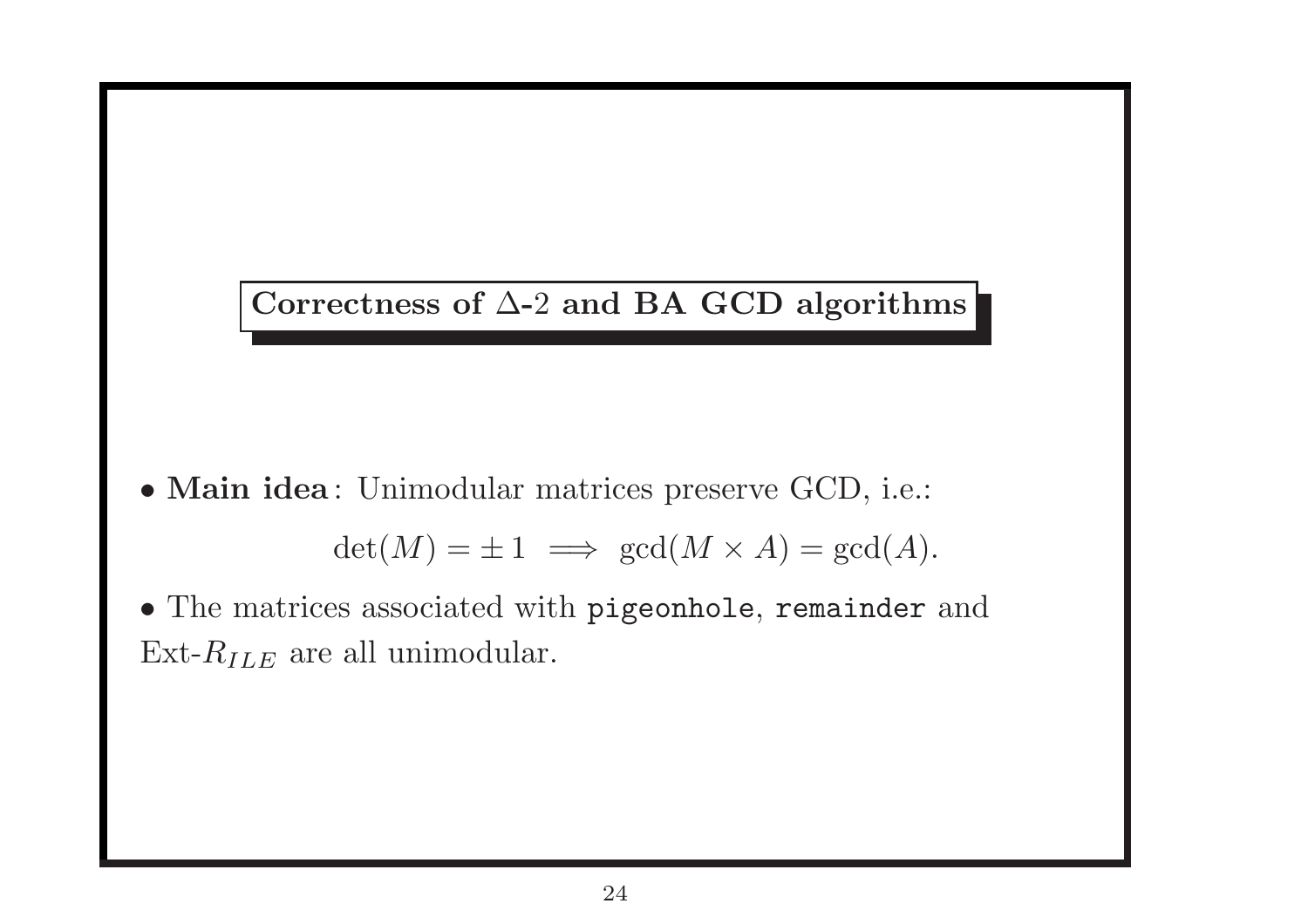|                      | $\mathbf{0}$ | Э              |  |  |
|----------------------|--------------|----------------|--|--|
| $q_1$                | $\mathbf 1$  | $\overline{0}$ |  |  |
| $q_2$                | $\mathbf{Q}$ |                |  |  |
|                      |              |                |  |  |
| $q_n$<br>$\mathbf 1$ | J            |                |  |  |

Matrix associated with  $\alpha = a_0 < \max\{A\}/n$ .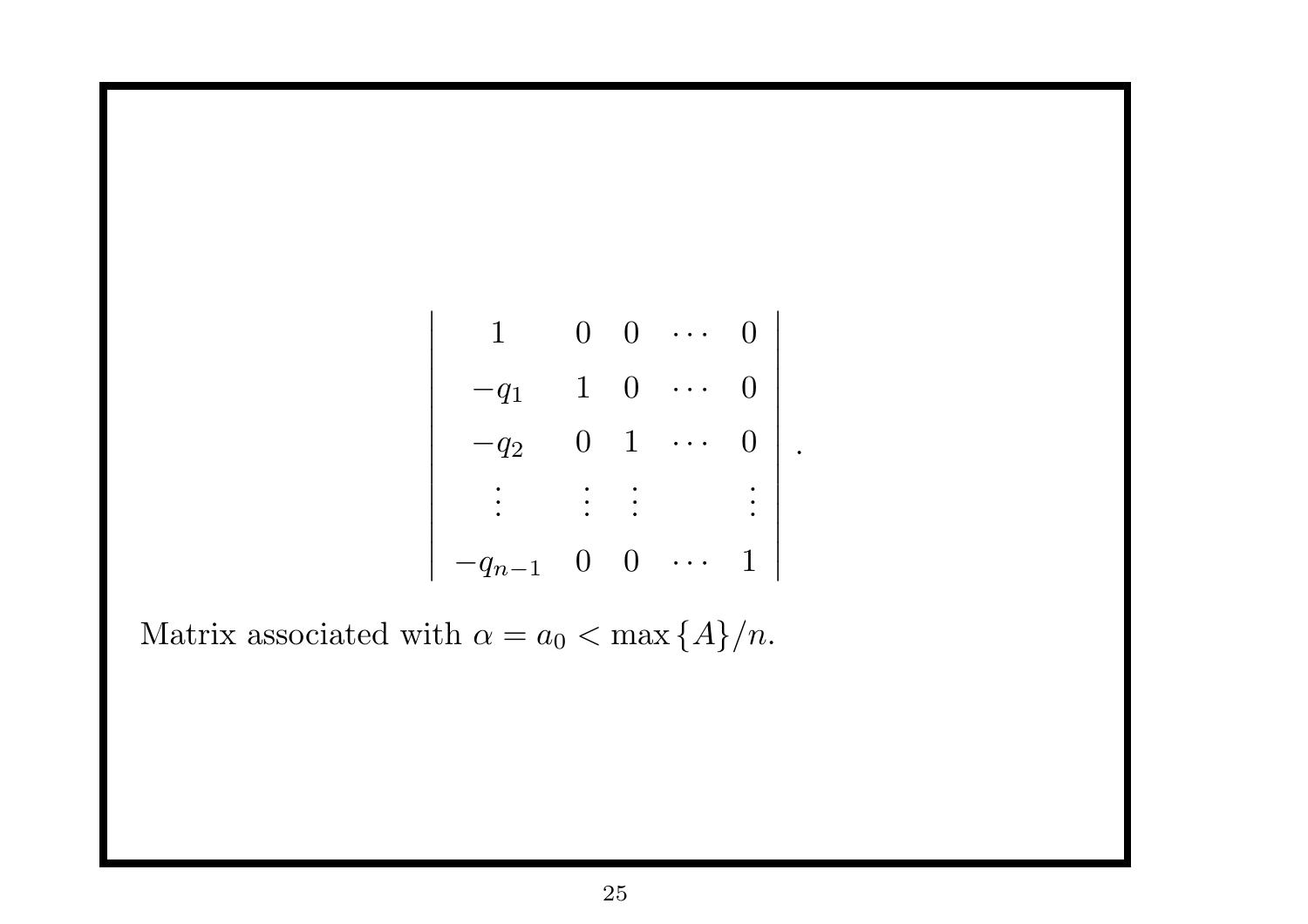$$
\begin{vmatrix}\n1 & -1 & 0 & \cdots & 0 \\
-q_1 & q_1 + 1 & 0 & \cdots & 0 \\
-q_2 & q_2 & 1 & \cdots & 0 \\
\vdots & \vdots & \vdots & \vdots & \vdots \\
-q_{n-1} & q_{n-1} & 0 & \cdots & 1\n\end{vmatrix}.
$$

Matrix associated with  $\alpha = a_0 - a_1 < \max\{A\}/n$ :

$$
a'_0 = a_0 - a_1 ;
$$
  
\n
$$
a'_i = a_i - q_i \alpha = -q_i a_0 + q_i a_1 + a_i ;
$$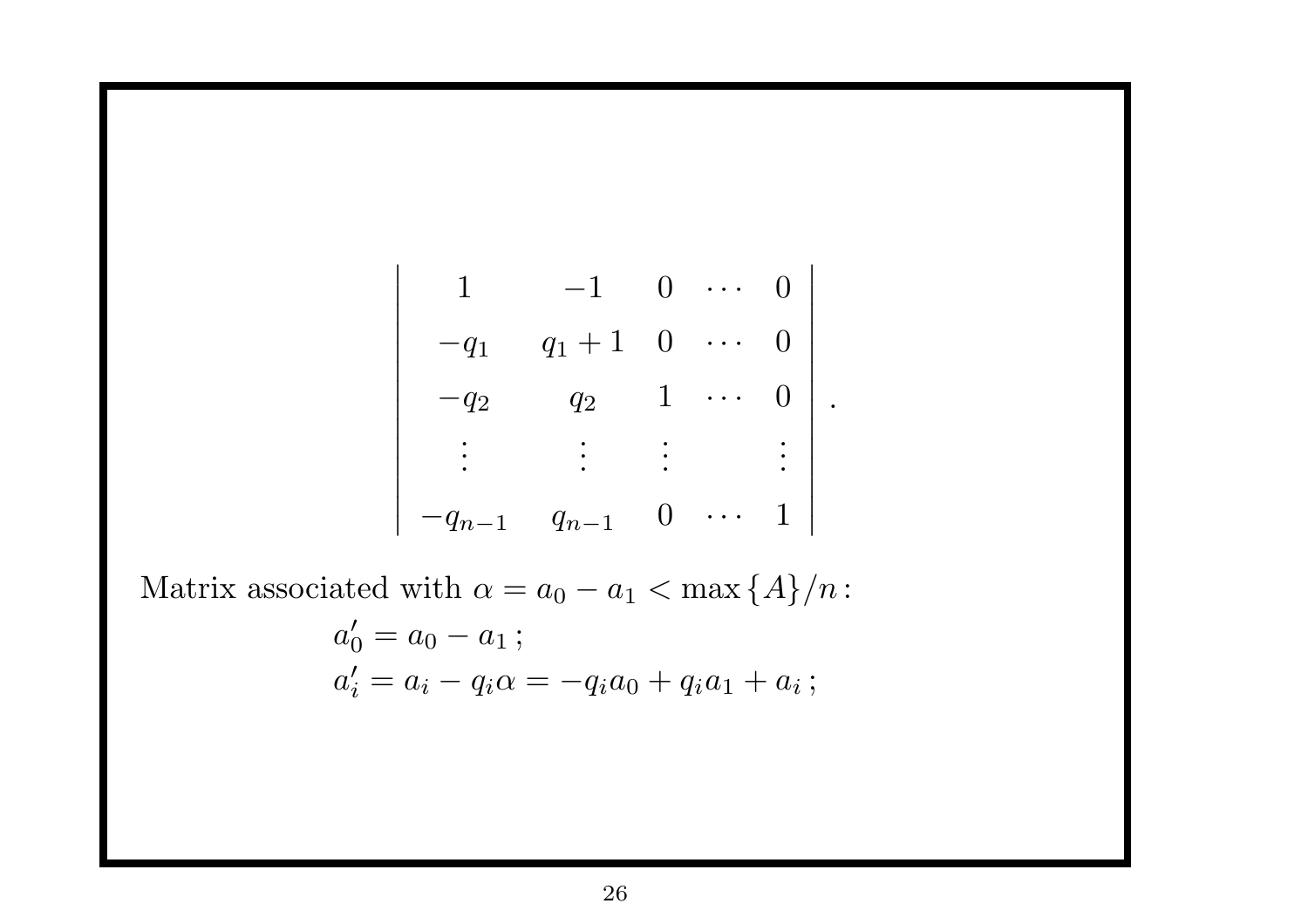$$
\begin{vmatrix}\ns_0 & t_0 & 0 & 0 & 0 & \cdots & 0 \\
s_1 & t_1 & 0 & 0 & 0 & \cdots & 0 \\
0 & 0 & s_2 & t_2 & 0 & \cdots & 0 \\
0 & 0 & s_3 & t_3 & 0 & \cdots & 0 \\
\vdots & \vdots & \vdots & \vdots & \vdots & \vdots & \vdots \\
0 & 0 & 0 & 0 & \cdots & s_{n-2} & t_{n-2} \\
0 & 0 & 0 & 0 & \cdots & s_{n-1} & t_{n-1}\n\end{vmatrix}
$$

Matrix associated with  $(a'_{2i}, a'_{2i+1}) = \text{Ext-}R_{ILE}(a_{2i}, a_{2i+1})$ :  $(a'_0, a'_1) = (s_0a_0 + t_0a_1, s_1a_0 + t_1a_1);$  $(a'_2, a'_3) = (s_2a_2 + t_2a_3, s_3a_2 + t_3a_3);$  $\cdot \cdot \cdot$   $\cdot \cdot \cdot$   $\cdot \cdot \cdot$   $\cdot \cdot \cdot$   $\cdot \cdot \cdot$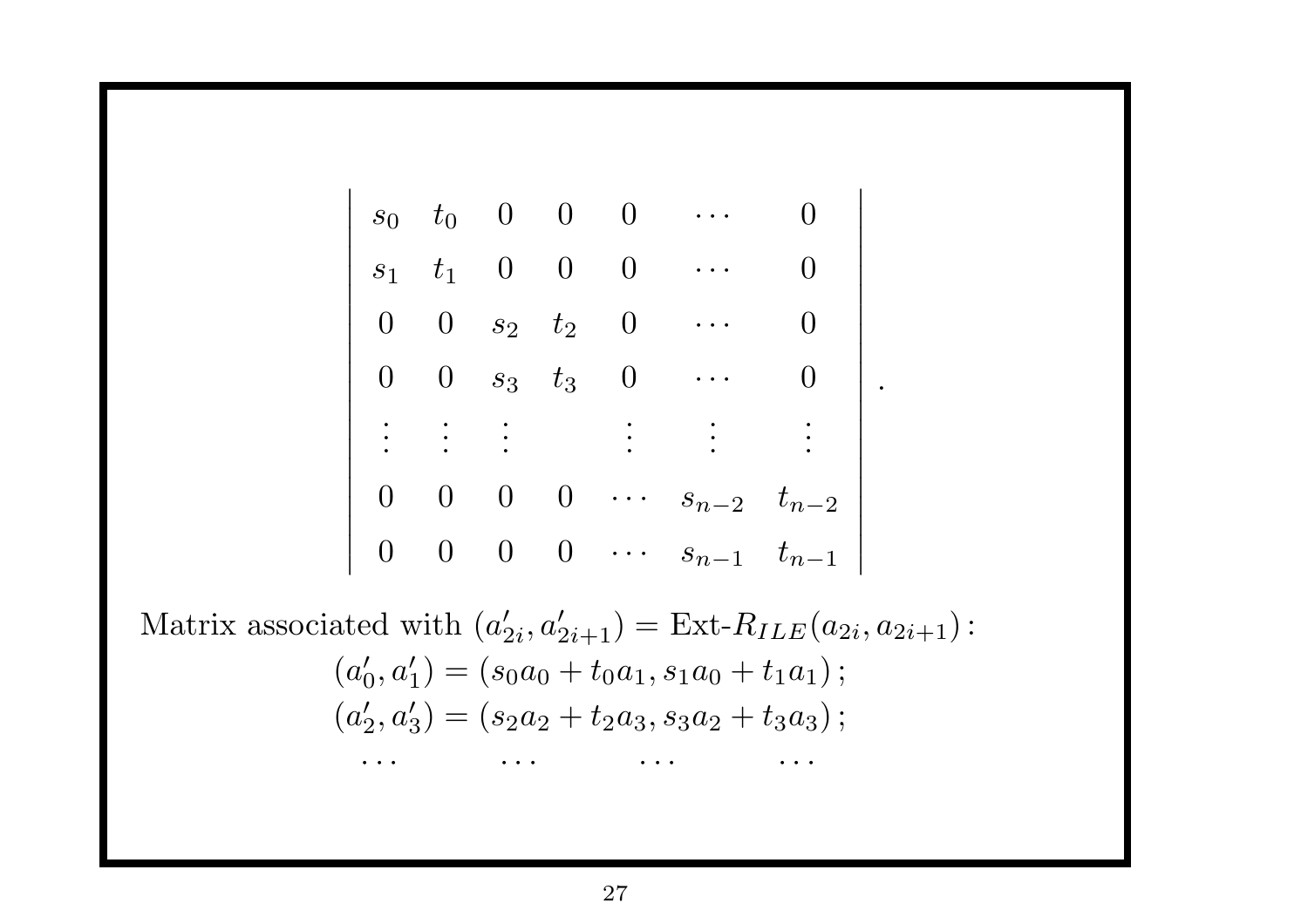## Complexity analysis of  $\Delta$ -2 and BA algorithms

Let  $S =$  number of iterations in the while loop.

At each iteration  $i, 1 \leq i \leq S$ , we note

 $A^{(i)} = (a_0^{(i)}$  $a_0^{(i)},\cdots,a_i^{(i)}$  $\binom{i}{j},\cdots,a_{n-1}^{(i)}$  $\binom{u}{n-1}$ .

•  $k_i$  = the largest bit size of the quotients  $\lfloor a_j^{(i)} / a_i \rfloor$ .

Then the key points are :

• 
$$
S = O(n/\log n).
$$

$$
\bullet \ \ \sum_{i=1}^{S} k_i = O(n).
$$

- The proof is given in details in the paper.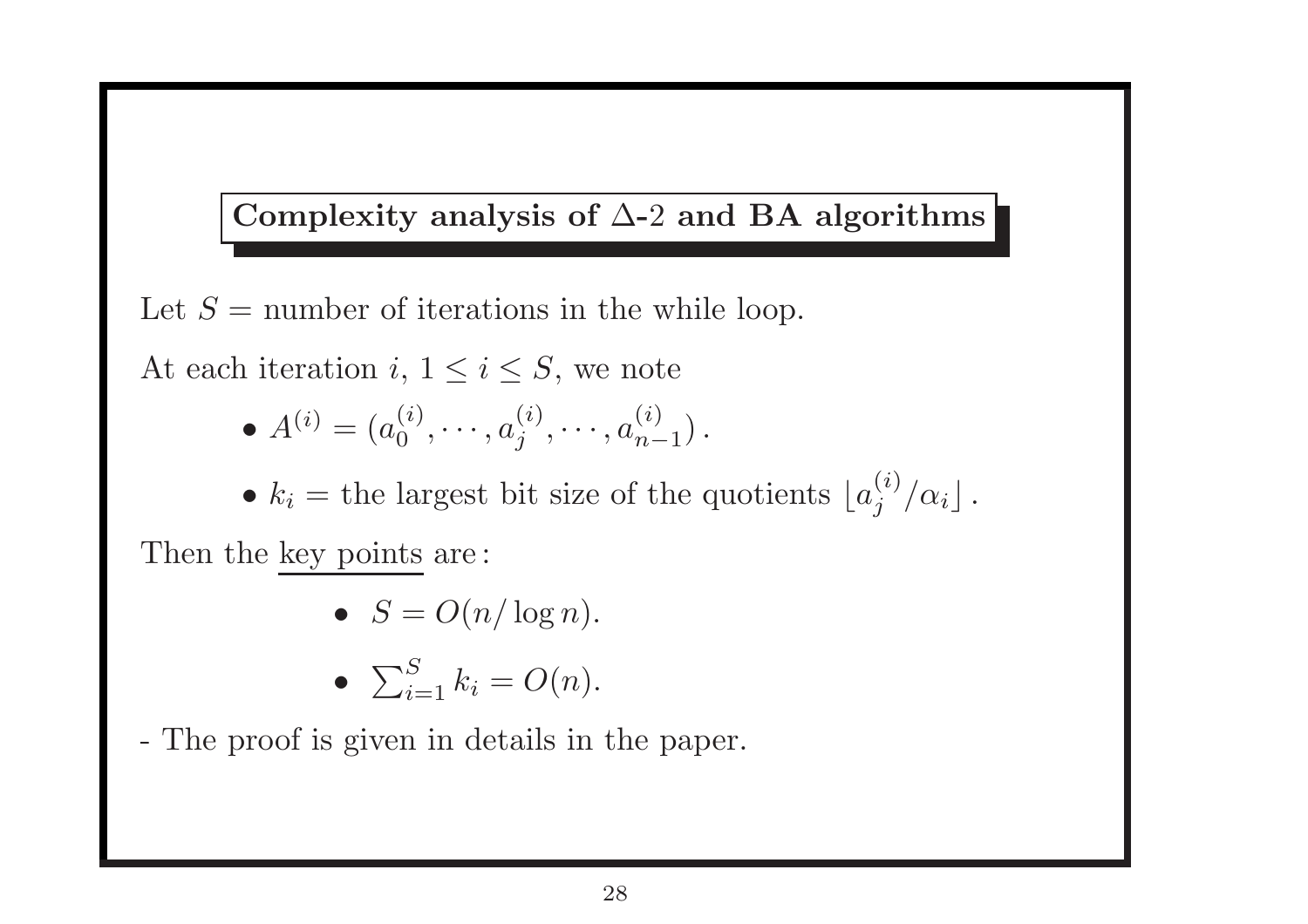Proposition : (Complexity of remainder )

- Let  $t_i$  be the parallel time cost at iteration i.
- Let  $k_i$  be the the largest bit size of the quotients  $\lfloor a_j^{(i)} / \alpha_i \rfloor$ .

Then the time complexity of remainder is:

Total time :  $\sum$ S  $\sum_{i=1}^{5} t_i = O(n/\log n)$ Nb. of processors:  $O(n^{2+\epsilon})$ .

## Ideas of the proof:

- Use look-up tables (arithmetics with big numbers)
- Split the sum in three parts w.r.t. the bit size of  $k_i$ :  $k_i\leq \log n \,\, {\rm or } \,\,\, \log n\leq k_i\leq \log^2 n \,\, {\rm or } \,\,\, k_i\geq \log^2 n\,.$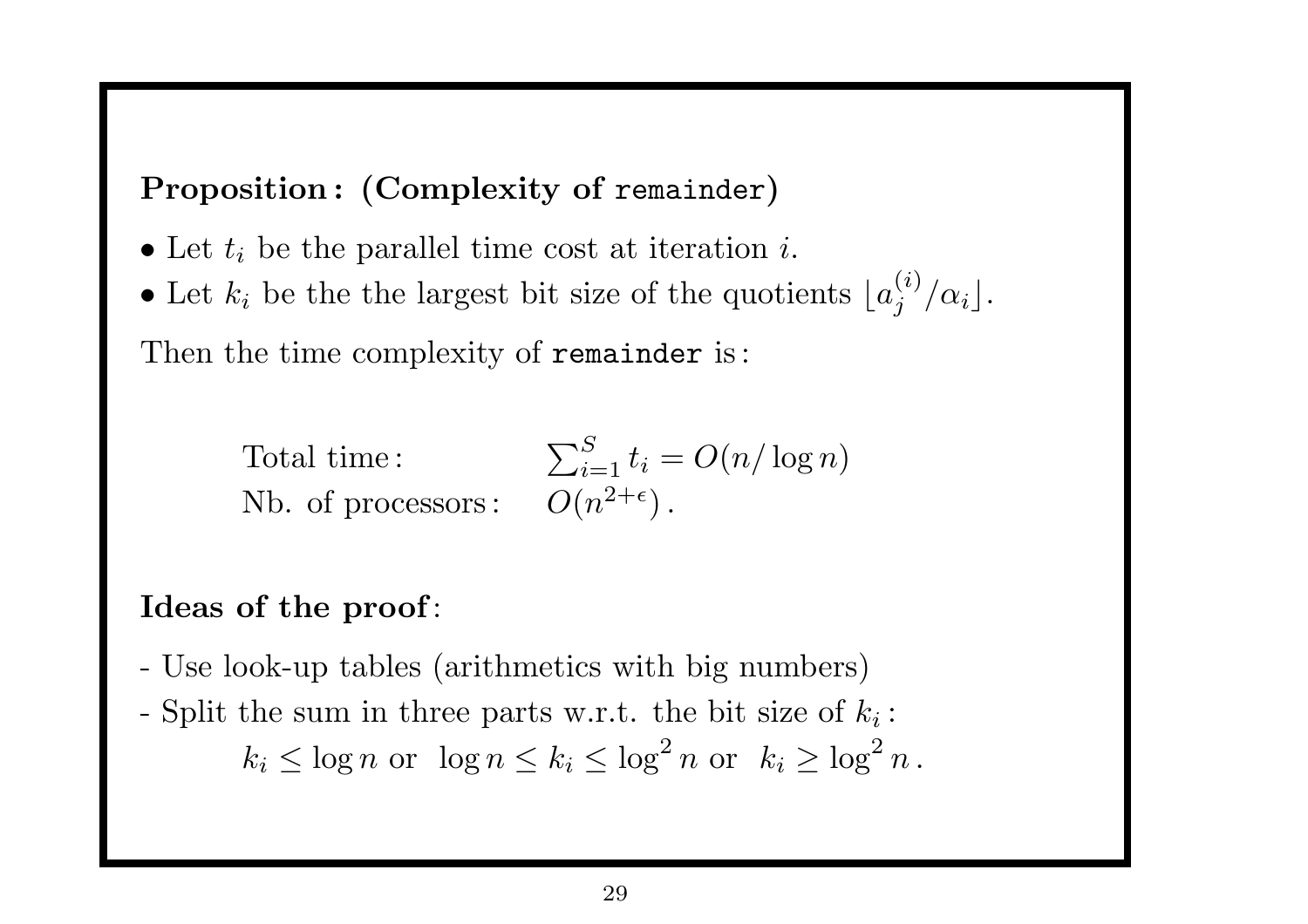**Theorem**: The  $\Delta 2$ -GCD and BA algorithms compute in parallel the GCD of m integers of  $O(n)$  bits in length, in  $O(n/\log n)$  time using  $O(m n^{1+\epsilon})$  processors in CRCW PRAM model, for any  $\epsilon > 0$ and m, such that:  $2 \le m \le n^{3/2}/\log n$ .

#### Proof (sketch):

 $\bullet$  Ext- $R_{ILE}$ , pigeonhole and remainder can be done with this parallel bound. (They all deal with the bit size of integers)

• Since reduce (deals with the number of non zero integers) adds  $O(\sqrt{n})$  zeroes in A and A has initially m integers, so the number of calls is at most  $O(m/\sqrt{n})$ . So

 $m/\sqrt{n} \le n^{3/2}/(\sqrt{n}\log n) = n/\log n.$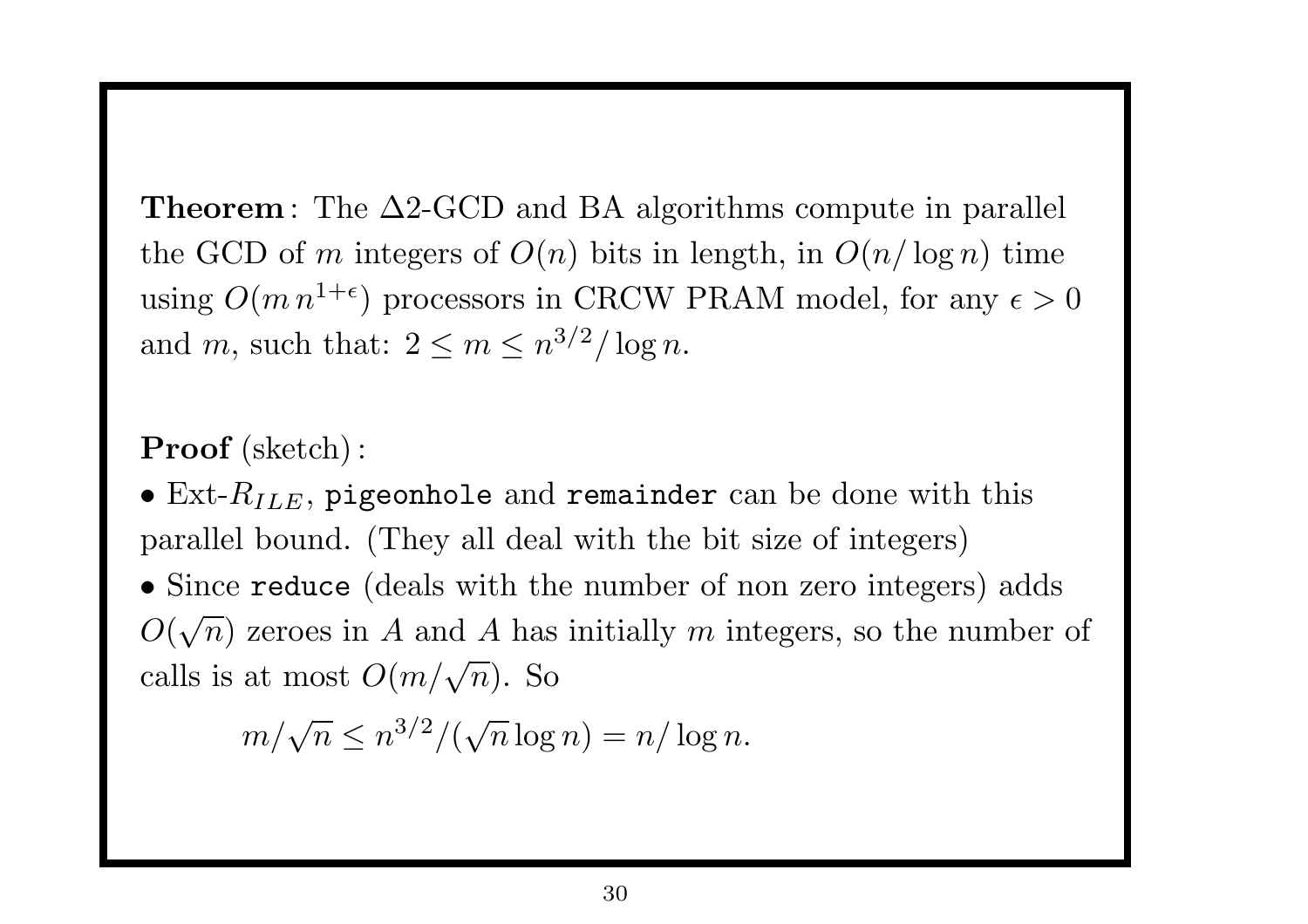# CONCLUSION

• We generalize the parallel performance of computing the GCD of two integers (CHG'90, SOR'94, SED'01) to the case of many integers.

• The parallel time for computing the GCD of m integers of  $O(n)$ bits can be achieved in  $O(n/\log n)$  parallel time with  $O(m n^{1+\epsilon})$ processors.

• The parallel time does not depend on the number  $m$  of integers if it satisfies  $2 \le m \le n^{3/2}/\log n$ .

• We suggest an extended GCD version for many integers as well as an algorithm to solve linear Diophantine equations.

• To our knowledge, it is the first time that we find deterministic algorithms which compute the GCD of many integers with this parallel performance and polynomial work.